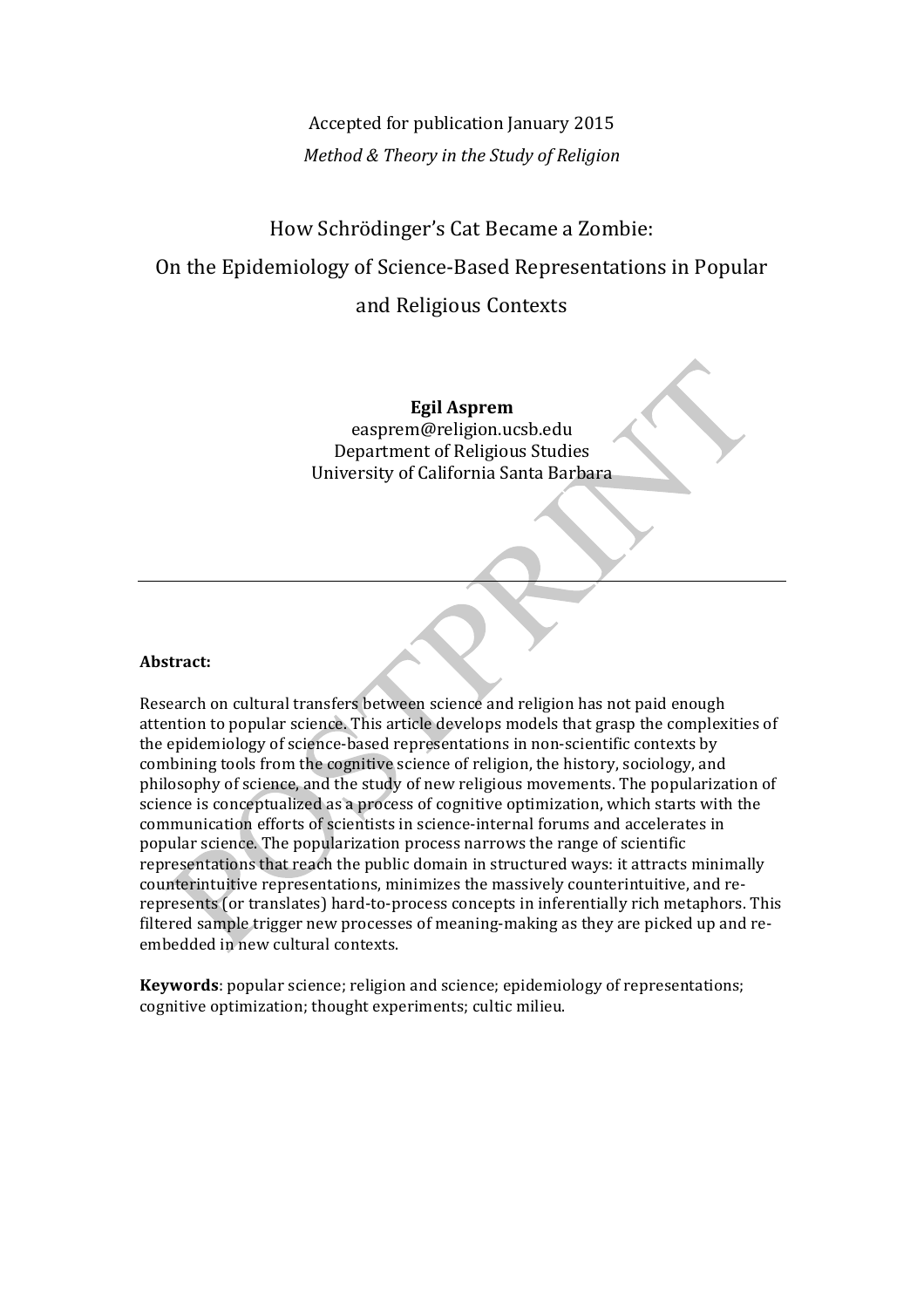# **How Schrödinger's Cat Became a Zombie: On the Epidemiology of Science-Based Representations in Popular and Religious Contexts**

## **Introduction**

Despite their reputation for opposition, religions are often deeply fascinated by science (Hammer and Lewis eds. 2010; von Stuckrad 2014). This is especially the case with new religious movements (NRMs) and entrepreneurs in the "cultic milieu" (Campbell 1972), who often draw upon scientific representations and scientific-sounding nomenclature in their quest for legitimation (Hammer 2001). We see this both in the loosely organized publishing networks associated with the "New Age" (Hanegraaff 1996) and in a host of institutionalized NRMs, from Theosophy and Christian Science to Scientology and Aum Shinrikio. The interest in science is, however, deeply selective: scientific themes referenced in New Age literature constitute a very limited subset of the full range of issues treated in the scientific literature. There is much talk about quantum mechanics and string theory, considerably less about behavioral economics. Moreover, scientific representations are rendered in ways that tend to diverge from those in peerreviewed journals.

These observations may appear obvious at first sight, but they conceal a worthy and little studied intellectual problem: how do we account for the selectivity, and how do we explain the variations across cultural domains? Much of the religious studies scholarship on science in NRMs has evaded these problems by focusing on processes of legitimization and strategic appropriation of scientific ideas (see review in Asprem 2015; cf. Hammer and Lewis eds. 2010).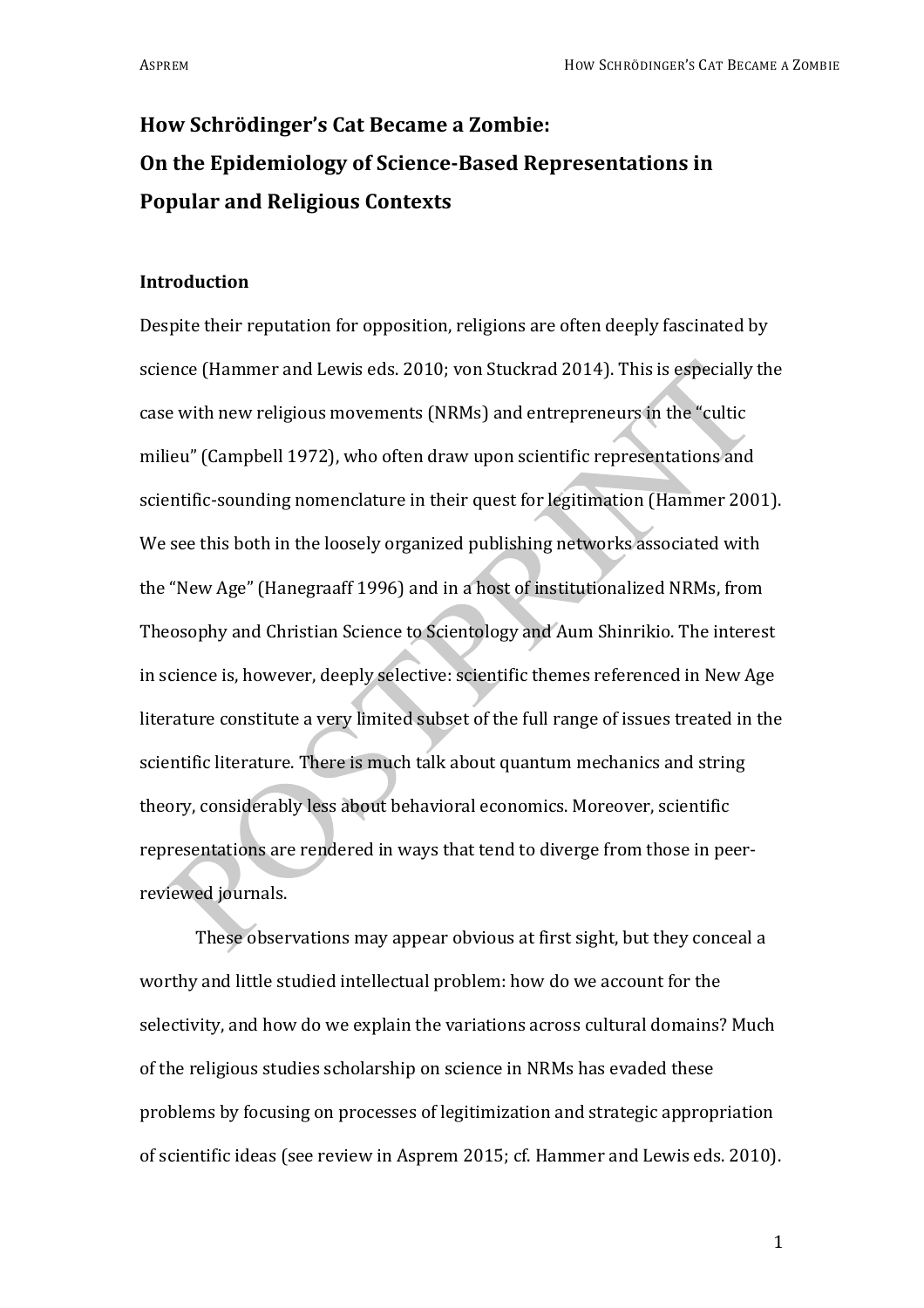These critical approaches are no doubt important, but they leave an explanatory gap that can only be covered by a much broader interdisciplinary approach.

The present article outlines a new interdisciplinary framework. I begin by arguing that the *popularization* of science constitutes a missing link in studies of religion and science. Important insights can be gained from studying the translation processes that link the activity of scientists in laboratories with the publication of research results and the popularization of those results to a broader audience. I draw on tools from the cognitive science of religion (CSR), the sociology of science and the study of NRMs in order to theorize these translation processes. Embedding the communication of science in a broader epidemiology of cultural representations (Sperber 1996) is central to this undertaking, and allows us to build bridges between the study of religion, the study of science, and the study of popular culture. This particular interest in epidemiology leads me to focus primarily on how popular science mediates between professional science and the relatively unorganized networks associated with the cultic milieu. I shall have less to say about the uses of science in full-blown, institutionalized NRMs. I will, however, suggest that the model introduced here produces specific predictions about the range of scientific representations that can be found in established NRMs, and conclude the article with a series of proposals for future research to test them.

The first part of the article takes Robert McCauley's (2011) recent comparison of science and religion on cognitive terms as a starting point for engaging with relevant CSR tools. Highlighting some problematic shortcomings, I proceed to show how we can break open McCauley's model in order to think about more dynamic processes of translation from "professional" to "popular"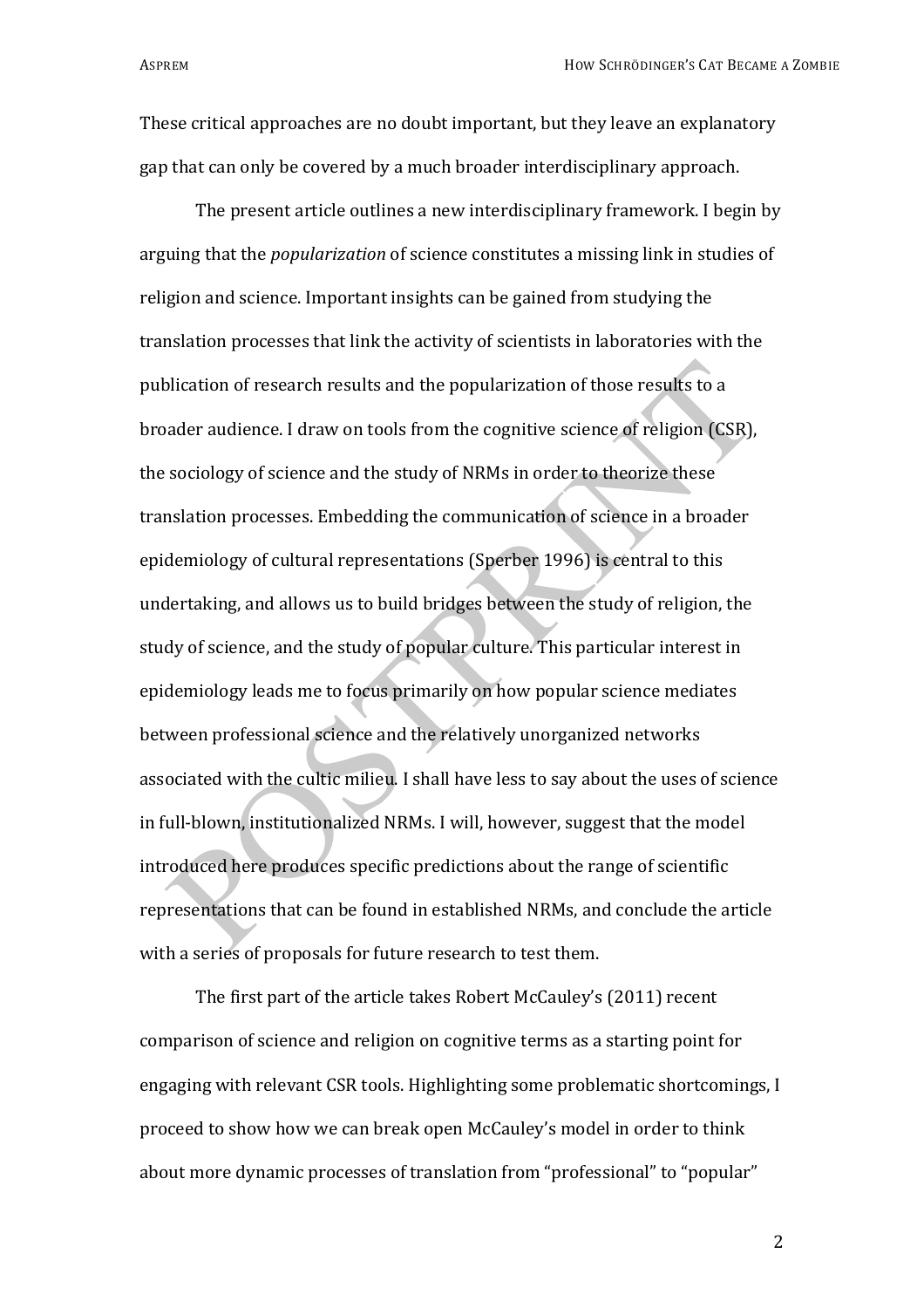science, which involve activating inference systems that are at odds with those utilized in the original scientific process. This part of the argument draws on conceptual blending theory to demonstrate how the normal communication of science by scientists already shapes science-based representations in ways that invite "representational incorrectness". In the second part, I move on to suggest a model for the transmission and mutation of scientific representations from scientific institutions to other socio-cultural formations (religion, spirituality, esotericism), funneled through a representationally narrower popular science domain. This "mirror funnel model" suggests that popularization can be understood as a process of *cognitive optimization* that attracts particularly attention-grabbing and inferentially rich representations.

In the final part I illustrate the mirror funnel model by way of a specific historical case study: the popularization of problems in quantum mechanics through the "Schrödinger's cat" thought experiment. Thought experiments are an integral part of scientific communication, but also a starting-point for popular dissemination; unpacking this point I aim to show how we can map the generation, transmission, transformation and reinterpretation of science-based representations through distinct morphological stages where different social, cultural, and cognitive factors come into play. The model allows us to map the processes of transmission in six distinct stages, affording specific predictions about the distribution of differently shaped science-based representations along the way.

## **I. Natural Religion, Unnatural Science? On the Processing of Popular Science**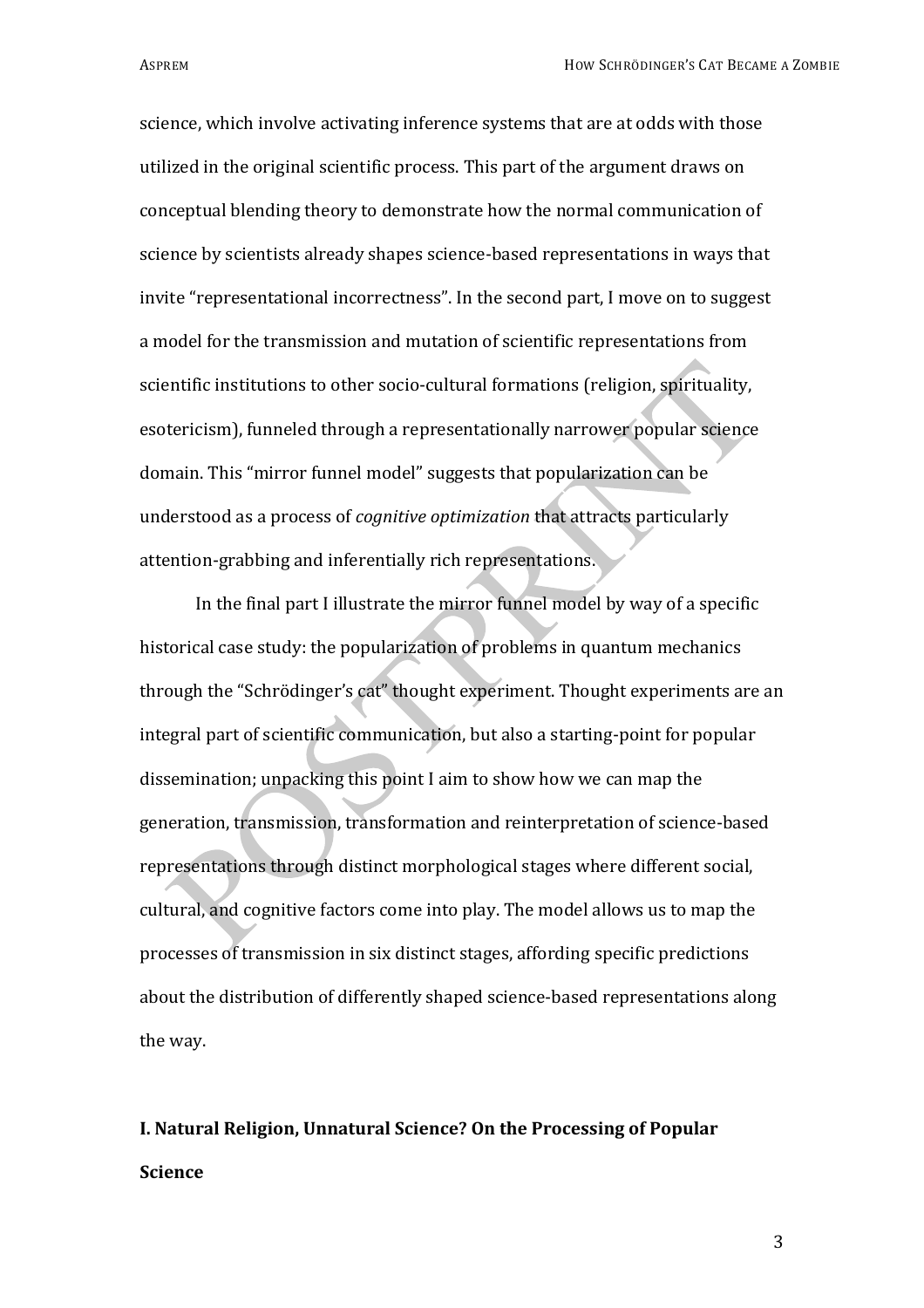*A. Some Shortcomings in McCauley's Comparison of Religion and Science* In *Why Religion Is Natural and Science Is Not* (2011), Robert McCauley borrows from evolutionary and developmental psychology in order to encourage a new style of comparison of "science" and "religion". The result is a set of contrasts summed up in a fourfold table (Figure 1), produced by two sets of distinctions based on influential models of information processing and folk-explanations. McCauley's classification is entirely in keeping with the CSR "standard model". The first distinction is borrowed from dual processing theories of cognition, and separates quick, intuitive, "System 1"-type processing from slow, reflective, "System 2"-type processing (e.g. Kahneman 2011; cf. Oviedo 2013). McCauley renames the first system "natural" and the second "unnatural", and continues to subdivide the natural into a "practiced" and a "maturational" type: Some quick processing is based on cognitive modules that all normally functioning humans, irrespective of culture or schooling, develop through childhood (e.g., speech, face recognition), whereas other forms may *become* quick through costly learning efforts (e.g. reading, arithmetic). This latter sort of "second nature" is of lesser interest to McCauley, who focuses exclusively on the former, maturational naturalness in his discussion of religion.

McCauley' second distinction is between agent- and cause explanations (McCauley 2011: 230-237), where one draws on the inferences of intuitive physics and the other on those of intuitive psychology. This distinction builds on CSR's long-standing interest in theorizing "god concepts" in terms of Theory of Mind (ToM) and the Hyperactive Agent Detection Device (HADD). In line with much of CSR, then, a profusion of agent explanations marks the religious domain,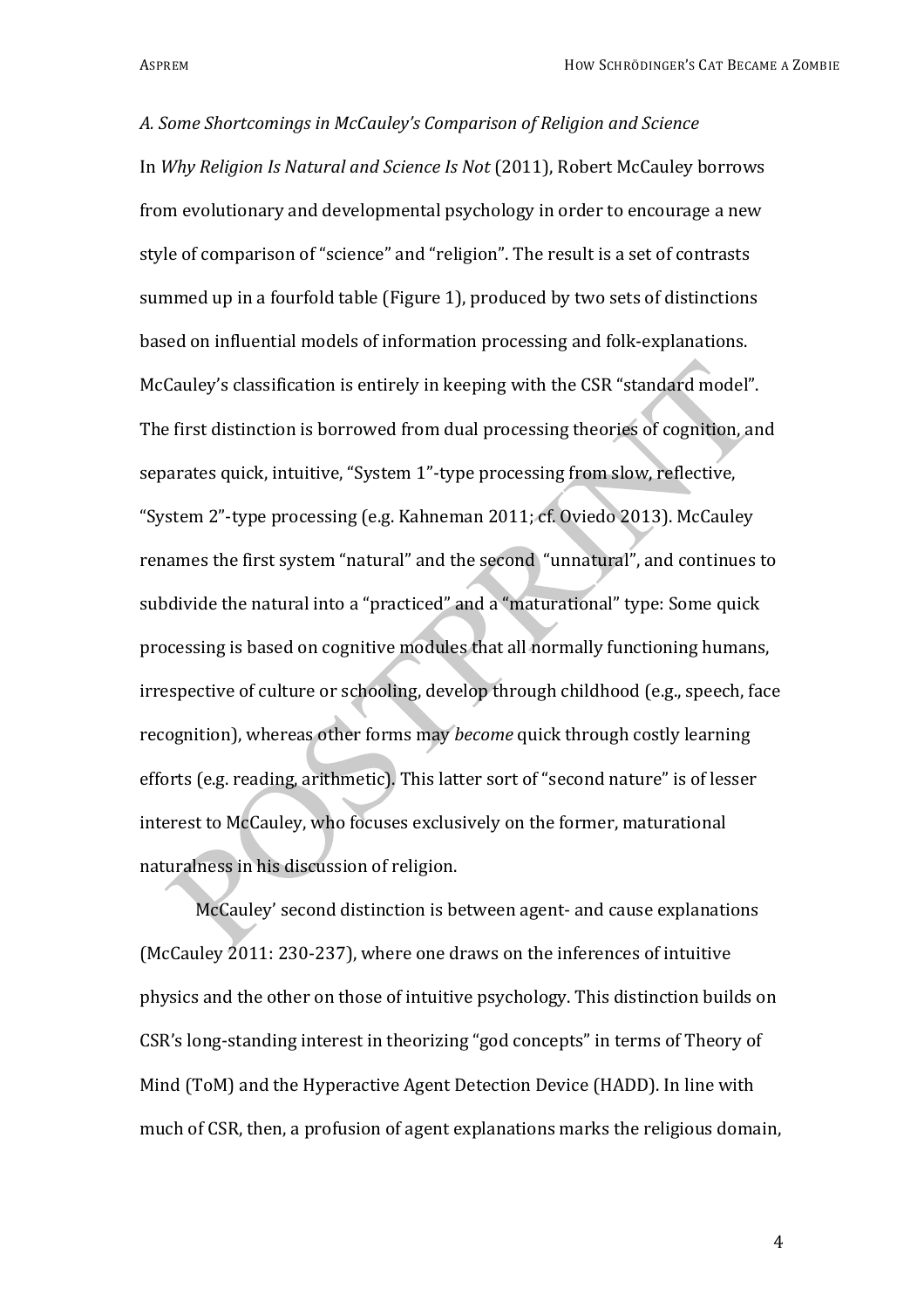$\overline{a}$ 

while the scientific domain – both "professional" (reflective) and "folk" (quick processing) – tends toward cause explanations.

|                                        | <b>Agency explanations</b> | <b>Cause explanations</b>          |
|----------------------------------------|----------------------------|------------------------------------|
| <b>Slow processing</b><br>(reflective) | <b>THEOLOGY</b>            | <b>SCIENCE</b>                     |
| <b>Quick processing</b><br>(intuitive) | POPULAR RELIGION           | COMMONSENSE<br><b>EXPLANATIONS</b> |

Figure 1: McCauley's typology (2011: 231).

Professional science and theology come out as cognitively similar in this comparison, as they both rely on cumbersome reflective processing, while a diametric contrast emerges between professional science and popular religion. It is this contrast that McCauley focuses on in his book. "Religion," to him, means *popular* religion, whereas "science" refers strictly to *professional* science.

McCauley's typology and the comparisons it invites have already attracted criticism (e.g. Cho 2013; Talmont-Kalminski 2013; cf. Xygalatas 2013; McCauley 2013).1 I will only expand on a couple of relevant points. First, construing the

<sup>1</sup> See the review symposium in *Religion, Brain and Behavior* vol. 3, no. 2 (2013), and the upcoming symposium in *Zygon* (2015).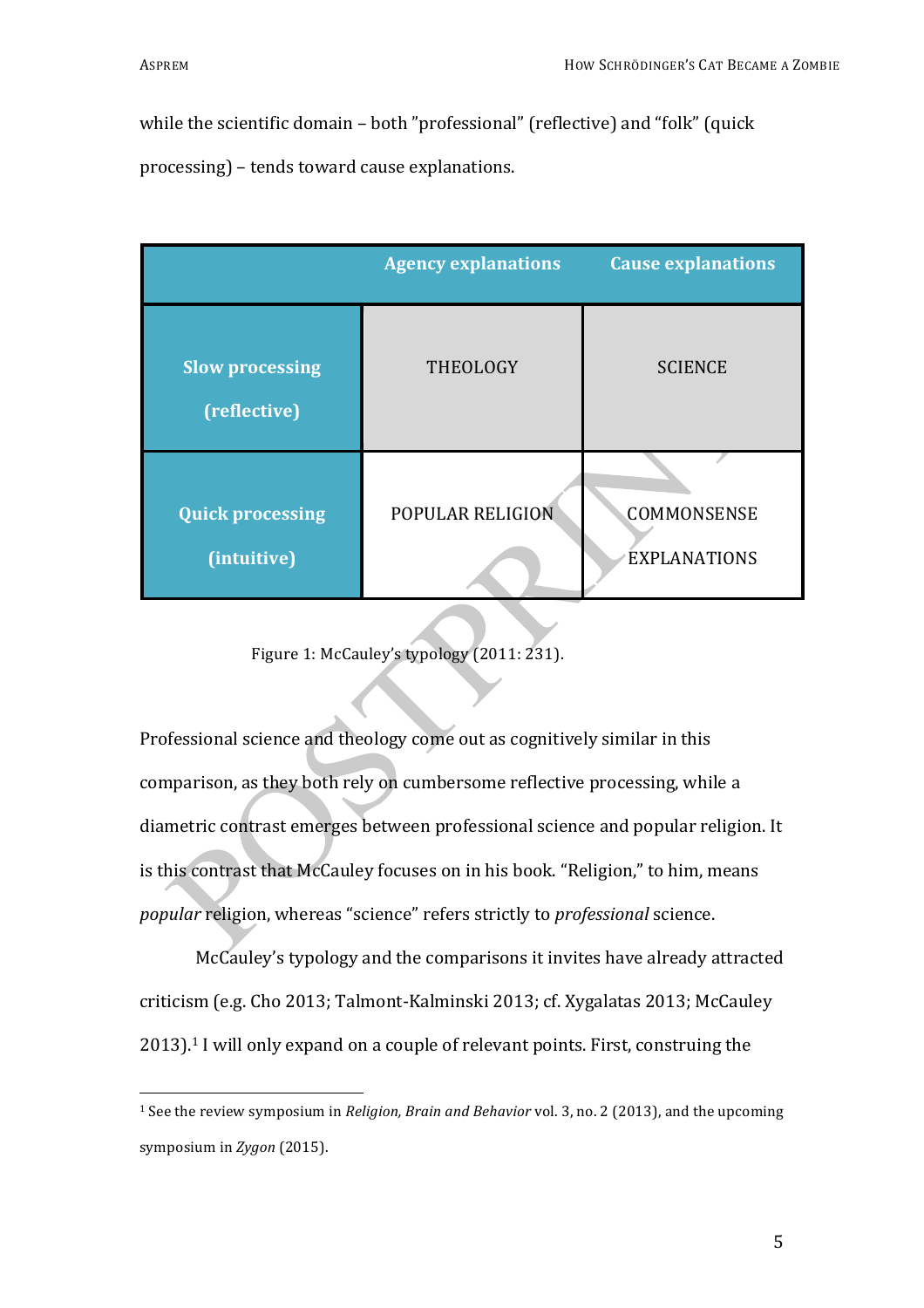crucial difference between theologies and sciences in terms of the agency/causality distinction is much too simple. Historically, theologies have not been too fond of "unrestricted agent explanations"; we need only think of Weber's thesis that processes of rationalization and disenchantment – that is, of ridding the world of "mysterious and incalculable powers" – began as *theological* process that restricted the agency of "magical" powers while emphasizing increasingly transcendent conceptions of the divine (Weber 1917; cf. Asprem 2014b). The reflective theorizing of theology has historically been associated with a gradual, though seldom complete, restriction of agency explanations, rather than an "unrestrictive" attribution of agency. Similarly, the history of modern science can easily be construed as moving towards fewer agent explanations (just like theology can), but that process has never been completed, and perhaps for good (cognitive) reasons. The restriction of agent explanations has frequently been interrupted by phases of opposition – such as in the multiple revivals of vitalistic theories of life, teleological understandings of evolution, or the opposition to behaviorism in psychology (cf. Asprem 2014b). But we should also take seriously the continued emphasis on methodological individualism (e.g. Schumpeter 1908; Elster 1982) in the social sciences, which *operationalizes* the intuitive assumption that people possess minds and act as intentional agents – hence reserving a place for folk-psychological agent explanations in the scientific explanatory scheme. Complicating the picture further, work on the cognitive mechanisms at play in scientific reasoning demonstrate that here, too, intuitive ontologies (De Cruz and De Smedt 2007), structured imagination (De Cruz and De Smedt 2010) and other evolved, "maturationally natural" cognitive biases and heuristics (De Cruz and De Smedt 2012; Mercier and Heintz 2013; Rozenblit and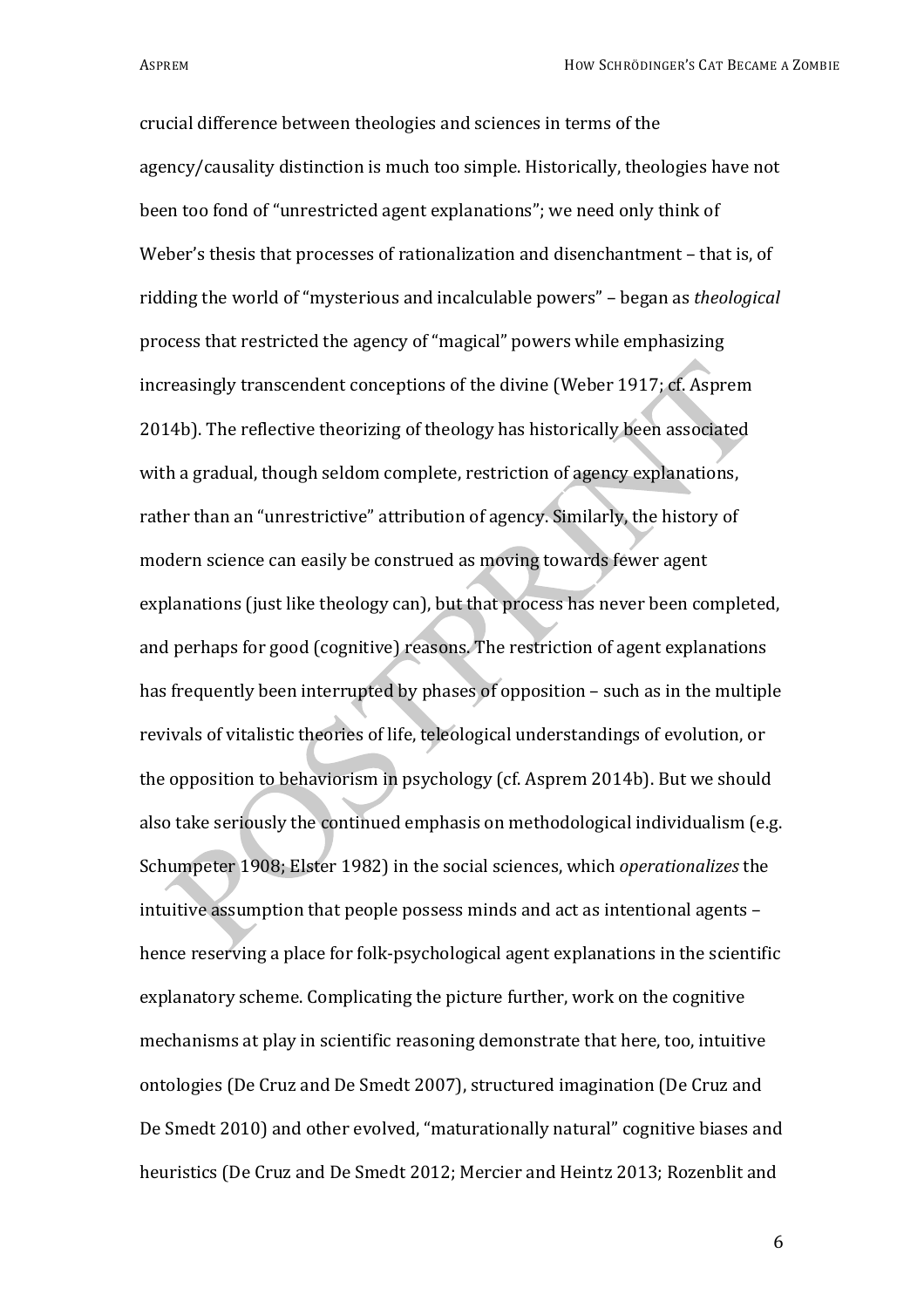Keil 2002; Keil 2003) constrain scientific creativity. There is even some compelling evidence that heuristics for discovery tend to determine the shape of scientific theories (Gigerenzer 1991). On this view, scientific reasoning may be "heuristics all the way up" (Wimsatt 2007: 11; cf. Gigerenzer 2010).

Theorizing the articulation, communication, understanding and use of science *outside* the institutionalized reflective context of laboratories and peerreview will require us to redirect the tools that McCauley uses and amend them with sociological considerations on the one hand, and additional cognitive ones on the other. Borrowing a distinction from the sociology of science (Collins and Pinch 1979), a focus on science in its "constitutive forums" (theorizing, experiments, peer-review) should be accompanied by an analysis of the important negotiations and articulations of science that take place in "contingent forums" (conferences, journalism, popular lectures, interviews, correspondence). This is in line with Sperberian epidemiology, which emphasizes the role of ecological cultural factors in explaining different representational attractor positions (Sperber 1996: 84-85, 113-118). By neglecting contingent networks in general and popular science in particular, previous research has missed an opportunity at predicting which scientific representations will be most successfully communicated from one domain to another, what sort of conceptual mutations will tend to occur in the process, and why.

*B. From Typology to Dynamic Model of Translation: An Attempted Adjustment* McCauley's framework can be altered to better accommodate the dynamic processes of cultural production. If we break open the typology and instead conceive of it as a field that is bounded by an *intuitive/reflective processing* axis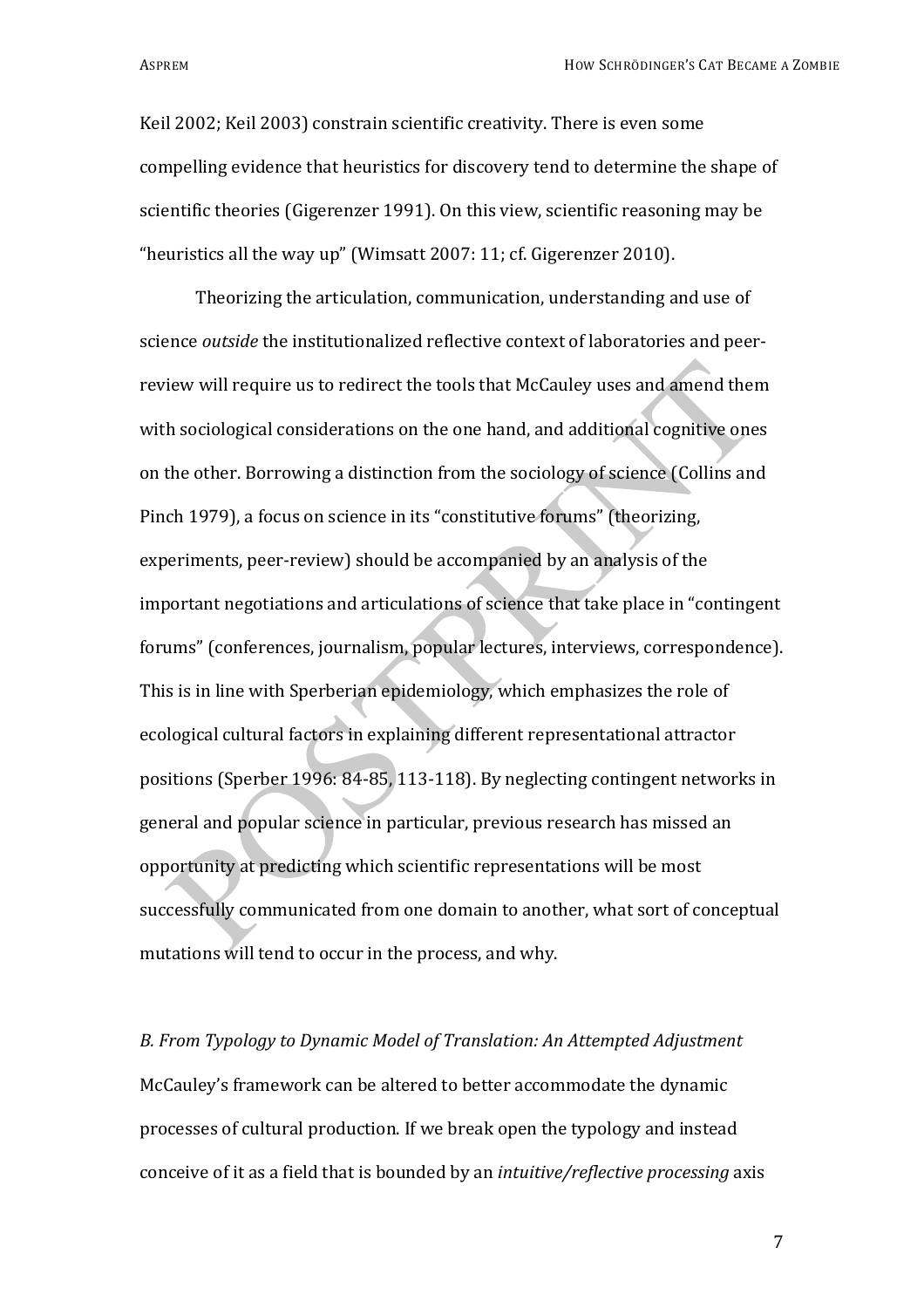$\overline{a}$ 

and an *agency/no-agency* axis, we are better equipped to map out the complex relations that obtain within and between different knowledge domains. Doing this, we can identify a dynamic popular science-system at work behind the overly polished types of McCauley's framework (Figure 2).

The popular science system consists of a "professional science" *input space* (reflective processing, no agency), two *translation spaces* in the intuitive processing spectrum – one in the domain of intuitive psychology (agency explanations), the other in intuitive physics (cause explanations) – and a popular science "blended space". The blended space is produced by *translating* inputscience into natural language, rendering concepts linguistically effective through metaphor, allegory, and conceptual adjustments that create a better fit with what McCauley would call maturationally natural inference systems.2 These correspond to the default intuitive inferences belonging to basic-level categories such as ontological domains (see e.g. Boyer 2001).

<sup>2</sup> The association to standard conceptual blending diagrams is merely suggestive: The input-, translation- and blended spaces in Figure 2 should not be confused with the basic mental spaces involved in the processes of conceptual blending on the individual level. The level of analysis here is much less basic than that of Fauconnier and Turner (2002).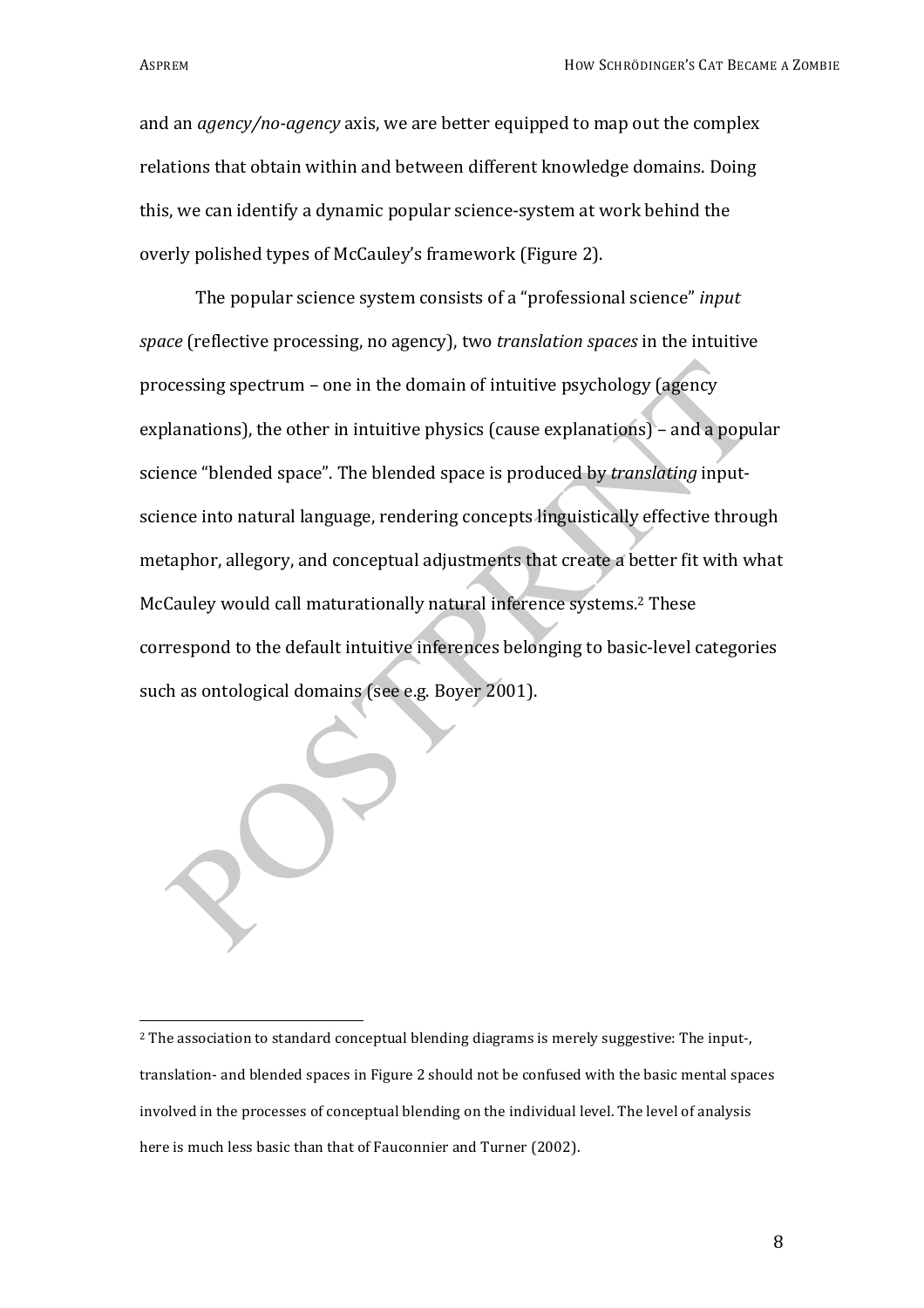

Figure 2: Popular Science as a Translation System

The input could be any hard-to-process, non-agency based product of professional science. The translation spaces come into effect whenever this science is being communicated – not only in the popular or contingent forums, but in constitutive ones as well. To illustrate the process by way of an example, we can consider the popularization of gene-centered theories of evolution – i.e., theories that see "genes", however defined (Wieben 2003), as the unit of selection in evolution (e.g. Williams 1966; Dawkins 1976). These are not only difficult-to-process theories that require the understanding of molecular biology, selection pressures and adaptation in complex environments – they also illustrate McCauley's science type in that they develop a complexity of micro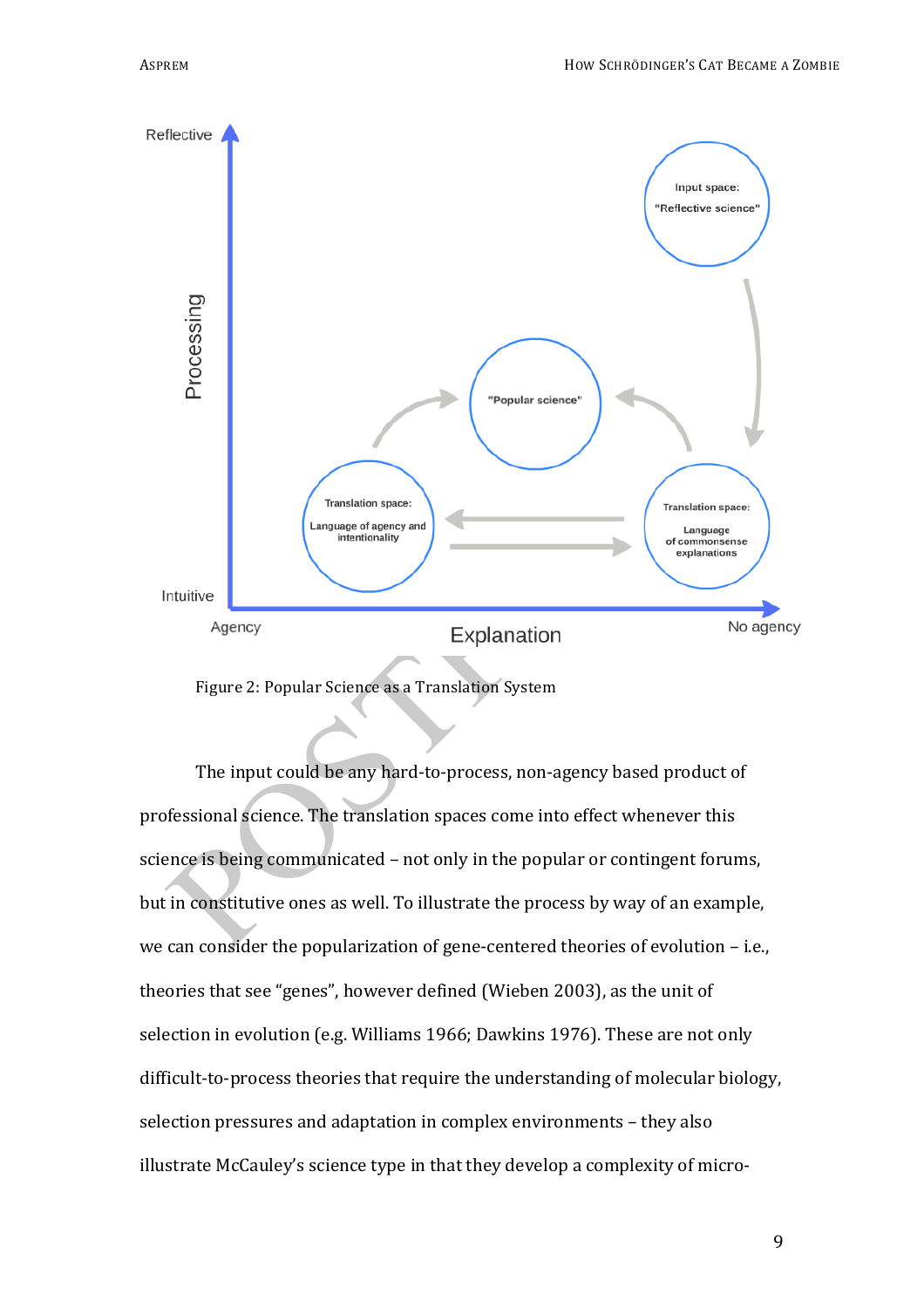level cause explanations in a field where we are particularly prone to agent explanations. Contrary to how it seems to us, it is not *intentional agents* that are at work in evolution (i.e., organisms capable of intentional action), but rather the complex mechanical interplay of regions of genomic sequence in DNA and RNA molecules.

The first step in popularizing the theory is to *translate* the science into everyday language, using metaphors that exploit intuitive inference systems. This, however, means that the constraints of "folk science" will determine the level of complexity and the depiction of causal chains in the translation. As work in the "cognitive science of science" (Thagard 2012) has shown, we tend to prefer some forms of causal explanations to others (cf. Rozenblit and Keil 2002; Keil 2003). The parsimonious notion of "one cause, many effects" appears particularly good to think with, while "interdependent causes, one effect" appear particularly hard to grasp. A predictable effect of popularization, then, is that multi-causal scientific theories are reduced to much simpler *monocausal* renderings – typically skipping all the explanatory mechanisms that bind causes together and creating representations that stress one initial cause leading to specified outcomes (cf. Keil 2003: 369-370). Thus, the complex theory of genecentered evolution becomes genetic "folk determinism" on the popular level: Genes cause behaviors, and behaviors determine how long we live and how successfully we reproduce. If a person, or even a group, tends to do some particular task well or something else poorly, there is probably "a gene for it". All the original concerns of the theory, including the complexities in the definition of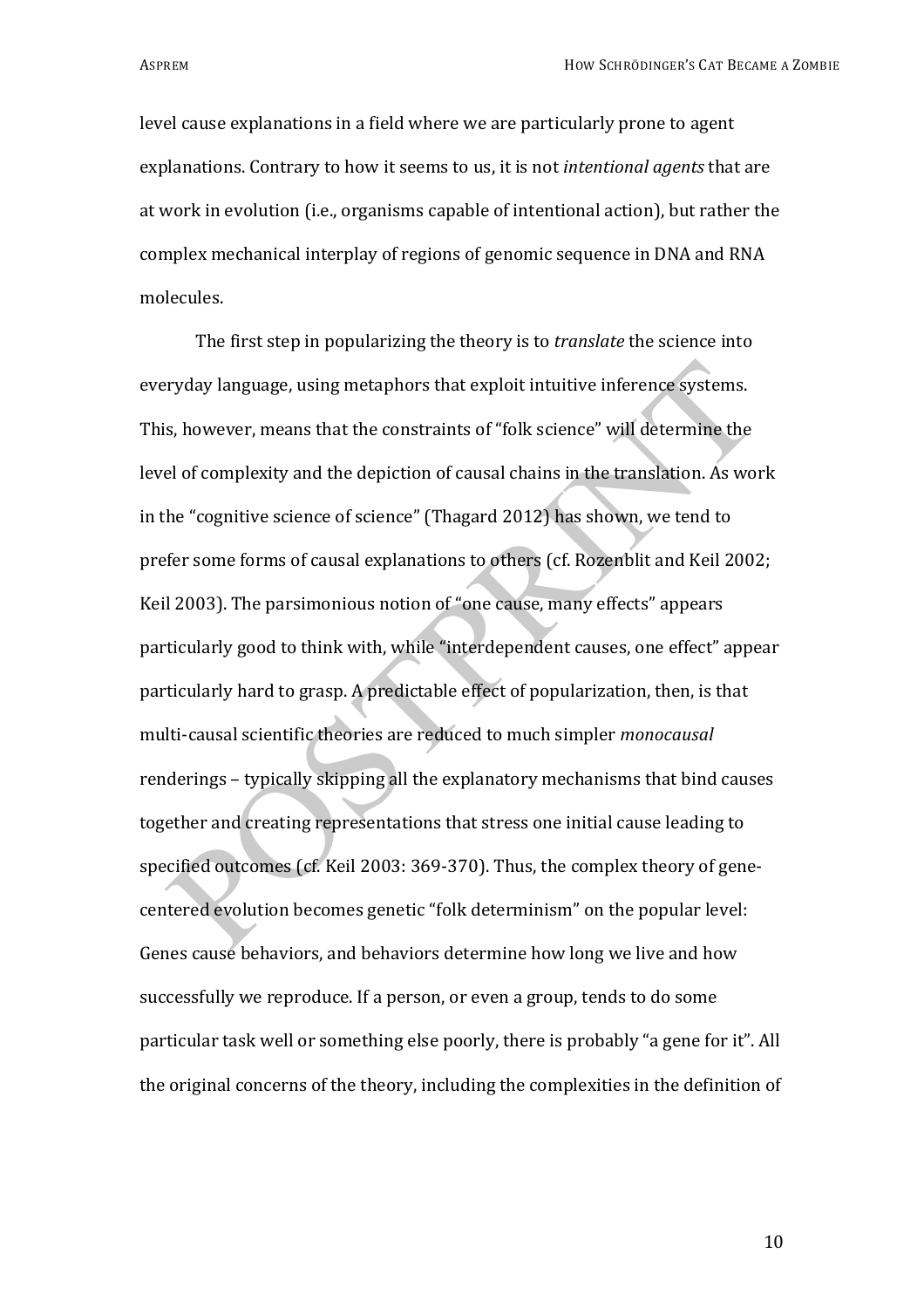a "gene" to begin with,<sup>3</sup> the additional complexities of selection and adaptation to environments, the intricacies of epigenetics and so on are lost in translation.

Translation in terms of simpler – but essentially chimerical – causal chains might suffice for much popular science, but an additional translation is also commonly found. Conceptual blending with the domain of intuitive psychology enables mechanistic concepts to be rendered, by an operation of analogy, in the language of *intentionality*. Doing so may appear innocent enough at first glance, but the crucial point here is that the use of intentional language immediately activates intuitive inferences concerning mental states and goaldirected behavior. This is precisely why they are so effective for popularization – assuming, with Boyer (2001), that the activation of intuitive inference systems (e.g. psychological, physical, biological) makes a representation particularly salient and memorable, supporting relatively high-fidelity replication.

Blending the gene-centered view of evolution in metaphors involving intentional action allows popularizers to talk about "selfish genes," driving evolution because they "want" to replicate. Richard Dawkins was responsible for releasing this epidemiologically successful representation on the literate public. He has always insisted adamantly that it is *nothing more* than a metaphor, designed to form a clearer mental picture of the gene-centered view. It is not an actual attribution of psychological properties to molecular-level entities – or a  $\overline{a}$ <sup>3</sup> Researchers in molecular biology have had to make do with heuristic working definitions in order to cover all the interrelated mechanisms involved with inheritance. One commonly cited definition sees a gene as a "locatable region of genomic sequence, corresponding to a unit of inheritance, which is associated with regulatory regions, transcribed regions and/or other functional sequence regions" (Pearson 2006: 401). Note the use of plurals and conjunctions.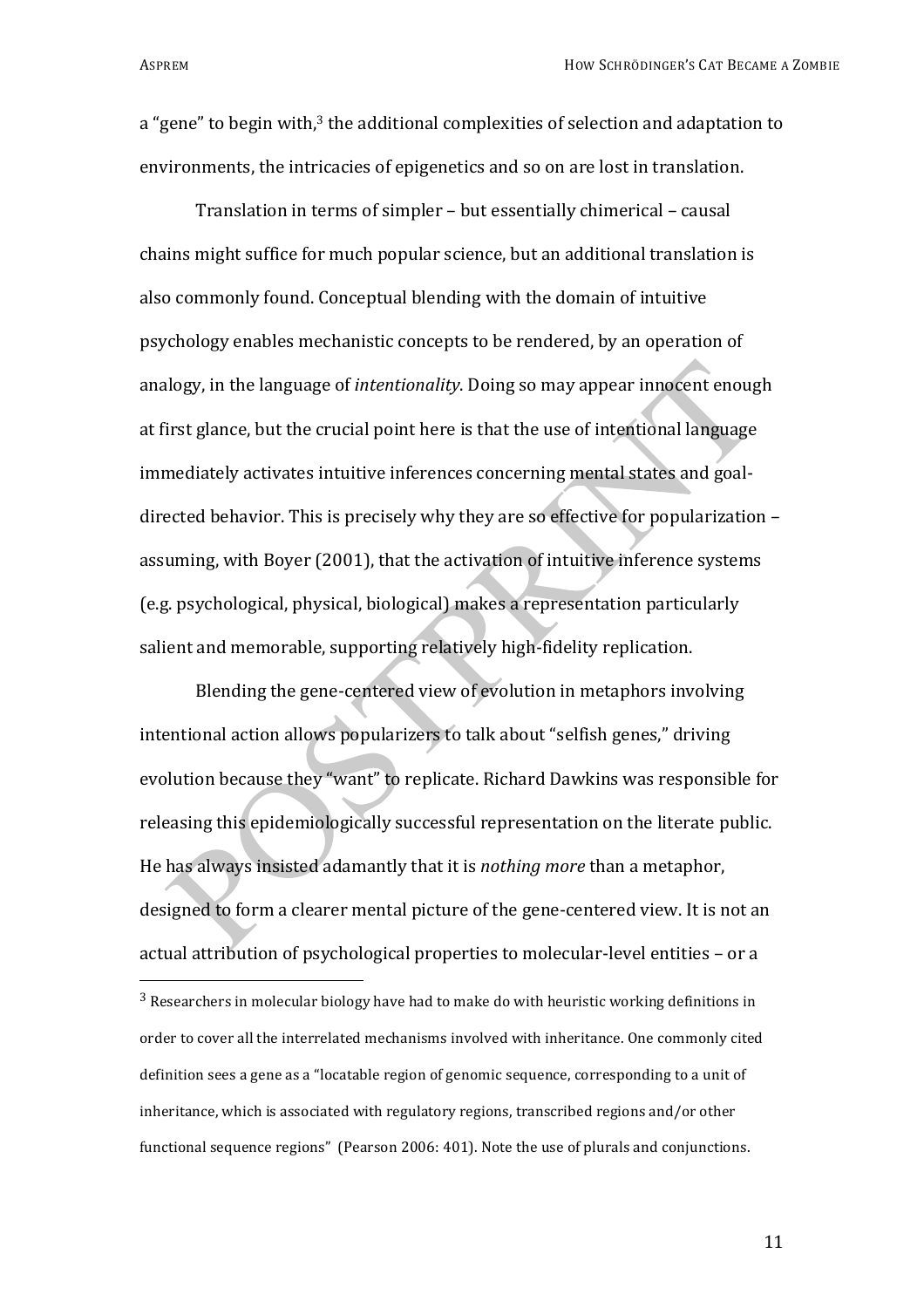reduction of psychological properties to molecular realities – and he trusts his readers to see the difference (e.g. Dawkins 2006 [1976]: 89, 123, 132, 196). Nevertheless, Dawkins opened a can of worms. The metaphor invites readers to process the science in ways that are antithetical to its theoretical content. This is a crucial paradox for science communicators in general. Popular science, together with the heuristics used to teach science to students and non-scientists, encourages people to think *intuitively* rather than *reflectively* about science. In doing so, they will frequently mix up and blend inferences across ontological domains and take shortcuts reverting to the relatively simple causal interactions of "folk physics". Paralleling one of McCauley's "surprising conclusions" about religion (2011: 237-244), then, *scientific incorrectness is inevitable*.

#### **II. The Popularization of Science as Cognitive Optimization**

#### *A. Cognitive Optimization*

McCauley's "popular religion" is equivalent to what other scholars have called *cognitively optimal* religiosity (Whitehouse 2004: 29-47; Hammer 2013; cf. McCauley 2011: 145-221). The notion that some representations are optimally calibrated for salience and memorability, and hence more likely to be communicated and reproduce across minds, has been central to research on the epidemiology of religious concepts (Sperber 1996; Barrett 2000; Boyer 2001). Thus, Harvey Whitehouse (2004) distinguishes between cognitively optimal and cognitively costly religion, arguing that the standard epidemiological approach only covers the first of these two. Most historical and contemporary religions, however, also involve costly representations that need elaborate social formations to survive. The transmission of these representations through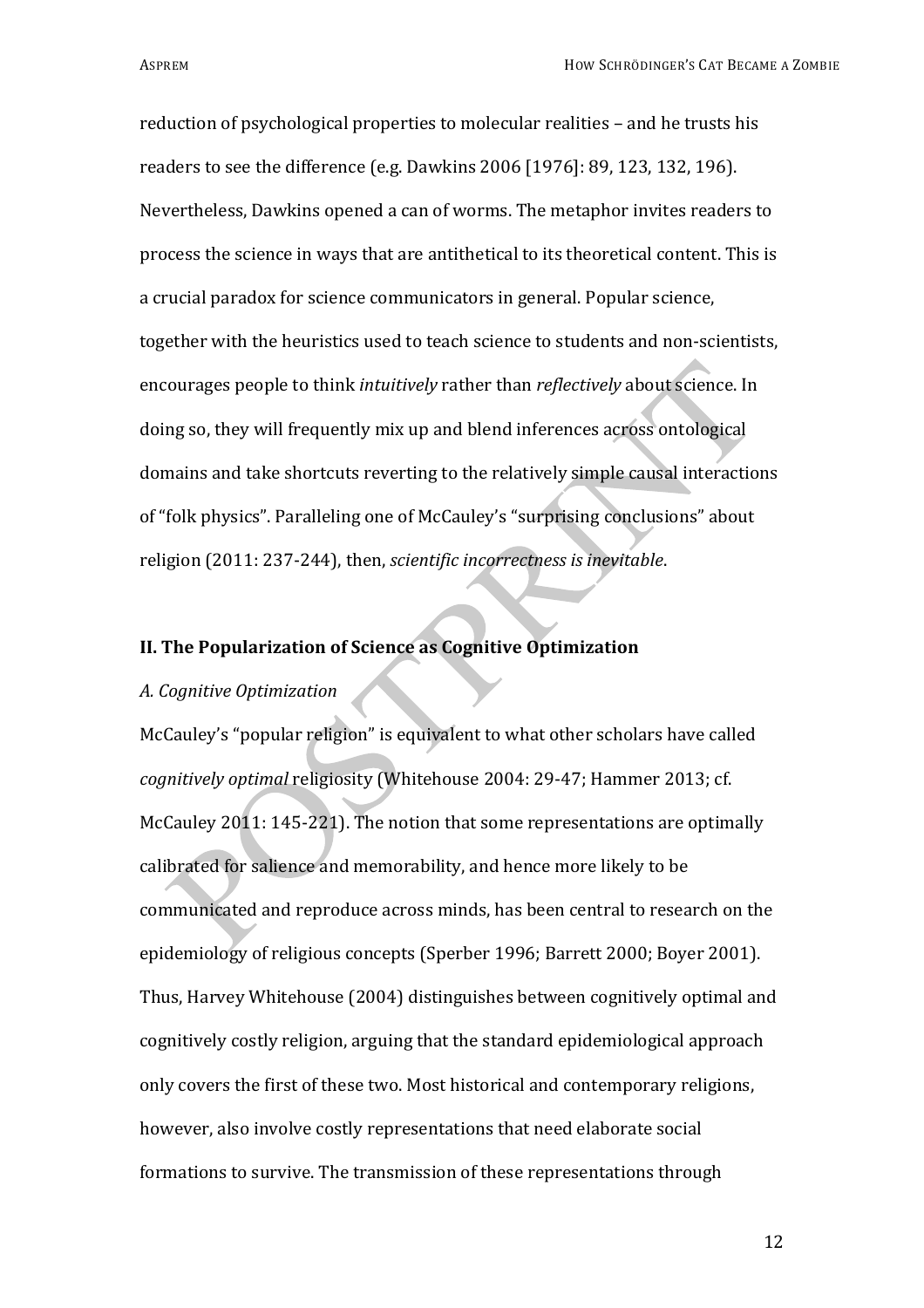institutionalized practices that mobilize semantic and episodic memory systems in diverging ways gives rise to Whitehouse's "imagistic" and "doctrinal" modes of religiosity (Whitehouse 2004; cf. Whitehouse and Martin eds. 2004).

None of the cognitive processes that determine the optimality of religious representations are *specific* to the religious domain – they are generic and apply to all of culture. To the extent that popular scientific notions are successfully transmitted in a population, we should expect these to likewise converge on a cognitive optimum. Since professional science, like much of institutionalized religious doctrine, is cognitively costly and awkward, the popularization of science must involve a process of *cognitive optimization*. This process selects and shapes scientific concepts in specific ways, making them salient and memorable in ways comparable to popular religious concepts.

The elements of the cognitive optimization of cultural representations have been studied meticulously in CSR, and the effects observed in that context are transferable to the transmission of popular-scientific concepts. This point leads me to propose two interconnected theses about the transmission of professional science into popular science: it (1) tends to generate science-based MCI concepts, and (2) introduces scientific incorrectness. Together, these steps prepare the ground for further adoptions and adaptations of the representations in new, non-scientific contexts.

#### *B. A Note on Minimal Counterintuitiveness (MCI)*

As part of an explanation for the epidemiology of cultural concepts, Boyer (2001: 51-92) proposed that the degree to witch a representation or concept breaks with intuitive domain-specific inferences ("ontological intuitions") is significant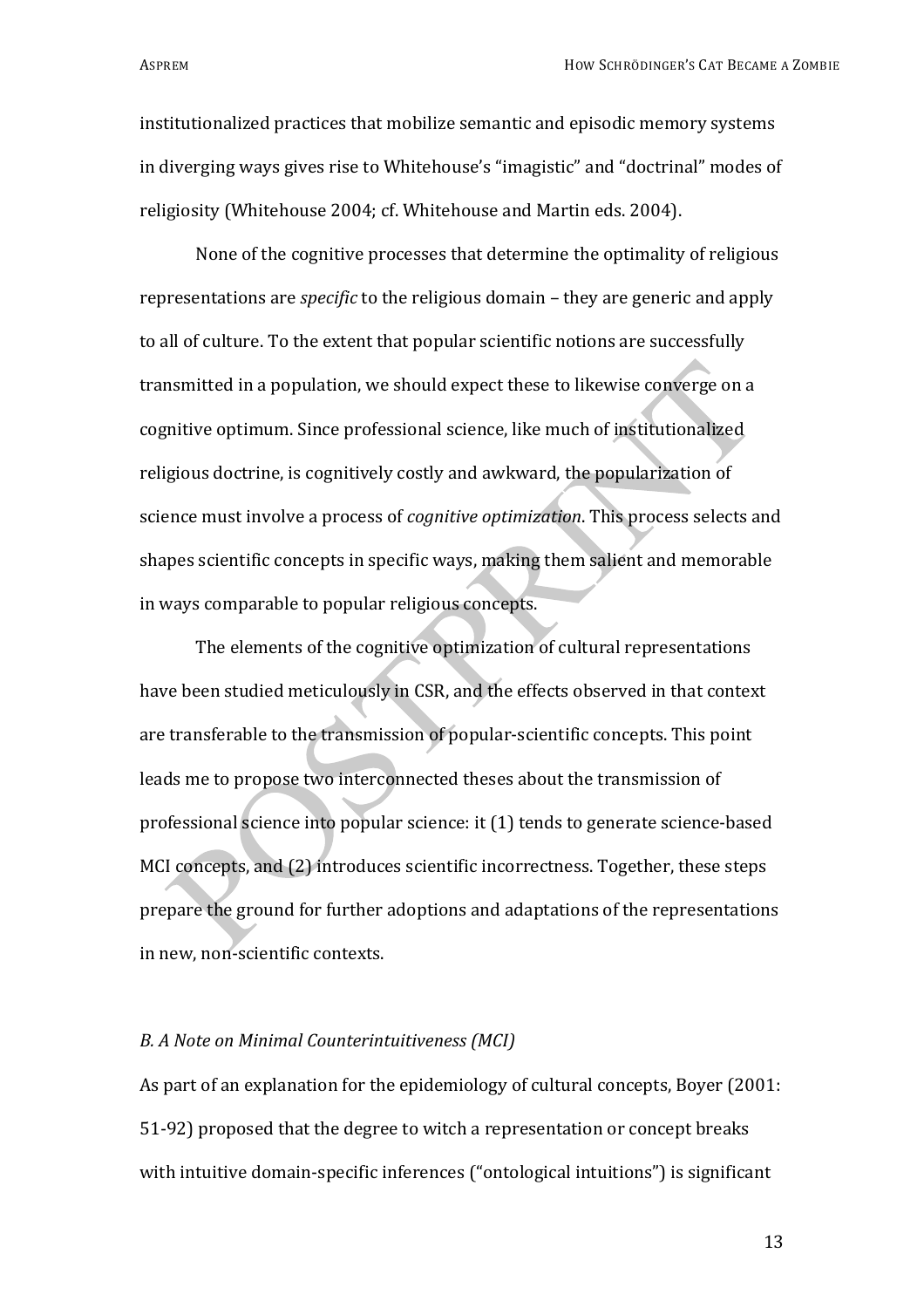for determining how attention-grabbing and memorable it is and therefore how successfully it will be reproduced. In addition, Boyer theorized that the *inferential potential* of the resulting MCI concept would be relevant for its cultural success: fit concepts "produce the richest set of inferences with the least cognitive effort" (Boyer 2001: 164). The MCI theory has generated a steady stream of research. However, recent results suggest that the role of MCI concepts is more complex than first thought (Barrett 2013). Coding and quantification of real-life (and hence naturalistically successful) narratives encoded in folktales (e.g. Barrett, Burdett, and Porter, 2009) *supports* the predictions of Boyer's original MCI theory, but experimental findings produced in controlled laboratory conditions are much more ambiguous (e.g. Gregory and Barrett 2009). This may suggest that it is the way MCIs get embedded in broader narrative structures that is the key factor for recall (suggestive computational evidence is now available in Stubbersfield and Tehrani 2013), or, in line with Boyer's initial theorizing, that the concept's inferential potential is more important than its counterintuitive qualities alone. The model of transmission of science-based MCI concepts that I will present here is designed to agree with Boyer's original focus on the inferential richness of concepts rather than MCI as a standalone factor.

### *C. Representational Incorrectness*

"Theological incorrectness" is a robustly documented and predictable result of the optimization of cognitively costly theological representations in online reasoning (Slone 2004; Barrett and Keil 1996; Cohen 2007; Cohen and Barrett 2008a; Cohen and Barrett 2008b; cf. Boyer 2001: 283-285). However, we should remove the qualifier "theological" and talk about a generic *representational*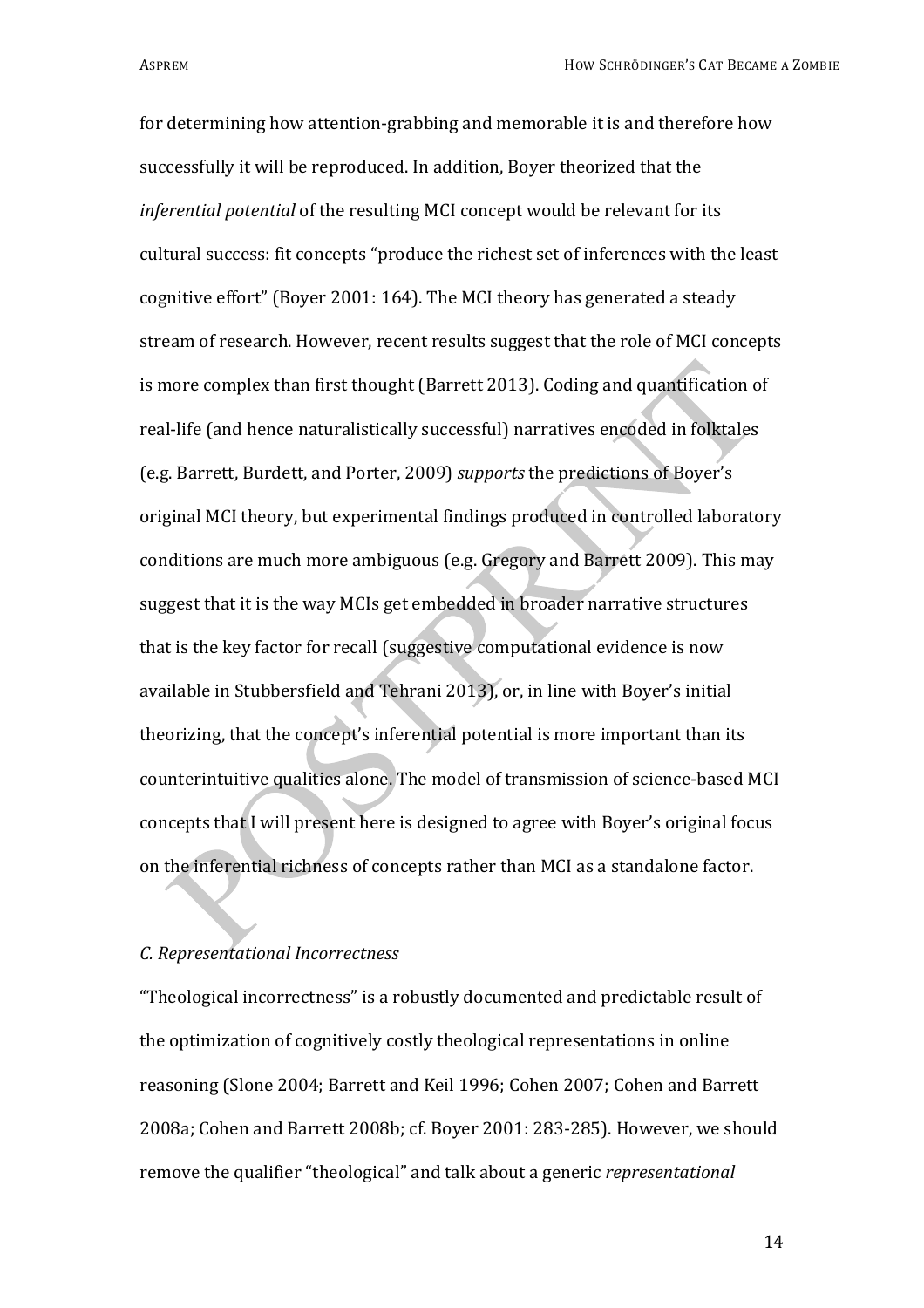*incorrectness*. This is a necessary step for being able to compare basic processes without confusing these with the complex cultural concepts that belong to the level of socio-cultural formations (cf. Taves 2015). Mutated renderings of scientific concepts belong to this generic category, along with similar effects from any other form of semantic system where some sort of "orthodoxy checks" are in place (cf. Whitehouse 2004: 65-70). Against this backdrop, popular science produces scientific incorrectness in exactly the same sense as popular religion produces theological incorrectness. It may do this by generating MCI concepts, either by simplifying the *massively* counterintuitive, or by transferring properties across domains by way of metaphors. Both features were illustrated in the case of the selfish gene.

#### **III. Toward an Epidemiology of Science-Based Representations**

### *A. Introducing the Mirror Funnel*

So far, I have dealt with aspects of the cognitive optimization process involved with translating professional science into popular science. I have insinuated that these processes create affinities between popular science and popular religion, which may help us explain the preference for certain types of science-based representations in religious contexts. Popular science and popular religion, mobilizing the same cognitive mechanisms, tend to generate and/or attract similar types of representations. To get a full picture of the transmission, however, we need to correlate these cognitive factors with the socio-cultural infrastructure that allows representations to be articulated and distributed, from science's constitutive and contingent forums, through to the religious marketplace. The model presented in this section attempts to map the relation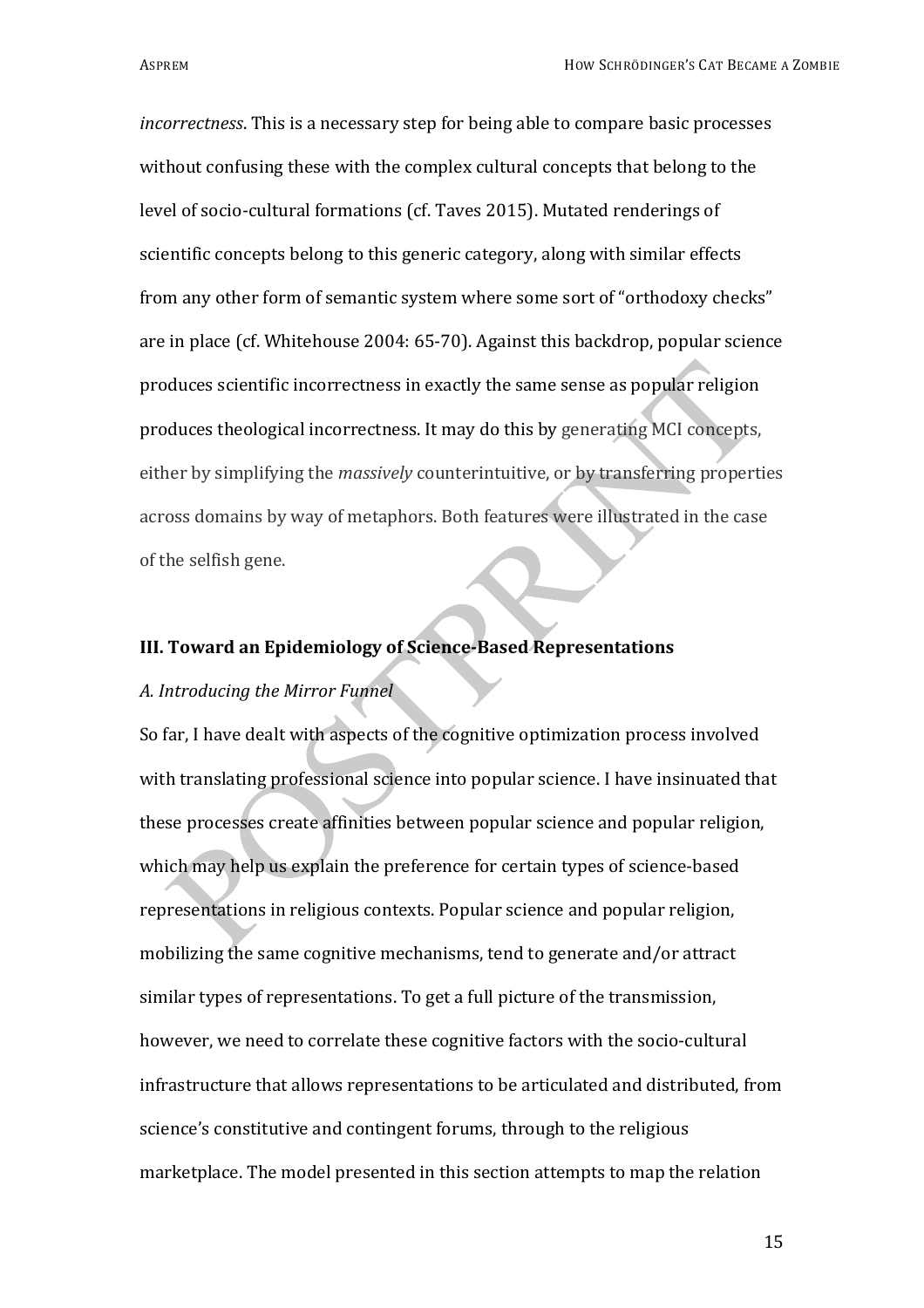between these factors, providing a framework for "multilevel data mapping"

(Paloutzian and Park, 2014: 58).



Figure 3: *The Mirror Funnel Model: Attractor Spaces for science-based representations along a processing axis (intuitive-reflective) and an ecological axis (scientific institutions-popular science-religious/spiritual formations).*

If we take the generalized framework of cognitive optimization as a starting point, we can model the transmission of representations from "science" to "religion" as two mirrored funnels connected by a narrow "popular science domain" (Figure 3). This should be understood as a map of *attractor spaces*. The vertical dimension represents cognitive processing constraints: the full span of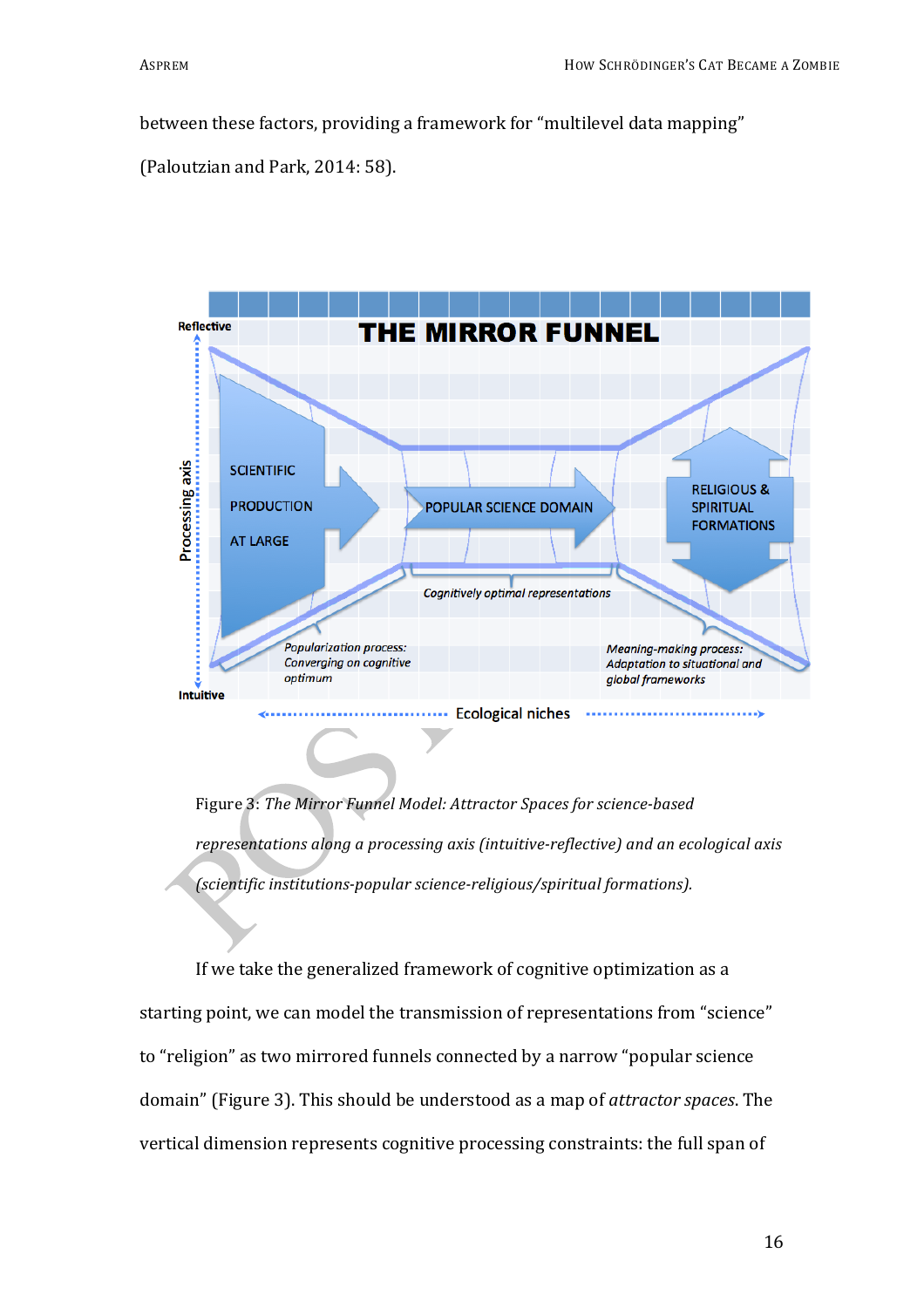trivial and intuitive to cognitively awkward and massively counterintuitive notions. The horizontal dimension represents *ecological niches* in the form of social formations, including institutions, distribution networks, and loosely connected milieus. The bottom "intuitive" end represents concepts that are spontaneously processed, while the top "reflective" represents hard-to-grasp, cognitively awkward concepts that require reflective reasoning. The cognitive optimum –especially as represented by high-salience, highly memorable MCI concepts, occupy the middle region of the cognitively optimal.

The mirrored funnel suggests that both the scientific and the religious ecological niches allow for a broad variety of concepts that span the entire processing range. Catholic doctrine on the Trinity and special relativity's account of time dilation are both more complicated than optimal, but considered in their totality, Christian theology and modern physics equally depend on a vast repository of much more intuitive representations. As the physicist Arthur Eddington once quipped, to suppose that religion is mainly about extraordinary and "mystical" phenomena "is like supposing that Einstein's theory is mainly concerned with the perihelion of Mercury and a few other exceptional observations" (Eddington, 1928: 340). In their day-to-day workings they encompass much more basic concerns that go unnoticed precisely because they are trivial. The simpler representations may in many cases even be more important to practitioners than the complex ones. A scientific paper might, for example, garner citations because of a lucid (but boring) description of an experimental design rather than for its surprising outcome, or the intuitionshattering theory that explains it.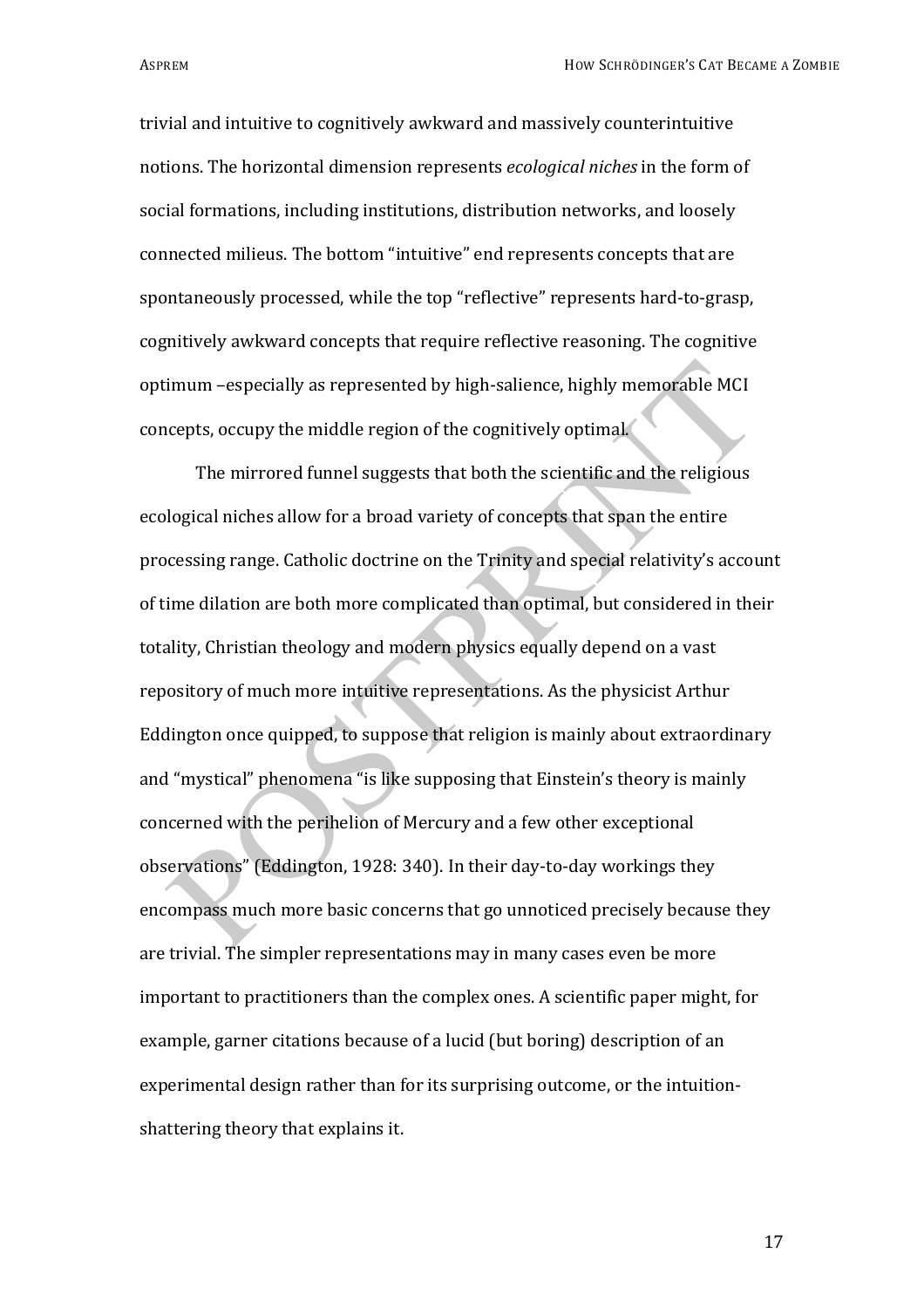The editorial constraints on successful popularization are different from those of peer-reviewed journals. Popularization caters to a broad audience, and must seek a balance of high salience and quick comprehension in order to win shares in a competitive market. As a result, popular science tends to center on a small segment of the total store of scientific concepts produced by the world's research communities. It attracts material that *already* involves attentiongrabbing and memorable MCI concepts, while the more difficult concepts tend to undergo mutations that converge on the cognitive optimum. Popular science thus functions as a filter that both pre-selects and molds representations before they get distributed to new audiences. It *selects* minimally counterintuitive representations, it *minimizes* the massively counterintuitive, and it *re-represents* (or translates) hard-to-process concepts in inferentially rich, intuitive metaphors that are better to think with. The result is a cognitively narrow attractor space.

Representations that have gone through this optimization process will get more exposure and are thus more likely to get picked up and re-embedded in new contexts. However, the transmission from popular science to other cultural domains is not merely a *receptive* process. Once they come to the attention of people situated in a different cultural niche, the optimized science concept fuels active meaning-making processes through which it come to take on yet new shapes and meanings. Communication is not simply a process of coding and uncoding information capsules, but a process in which we activate each others' inferential capacities (Wilson and Sperber 1986; cf. Sperber 1996: 82-83). We don't transfer information as much as incite mimesis. Attractive inferences are largely determined by pragmatic criteria of *relevance*, provided by the context of the communicating parties rather than by strictly semantic relations (Wilson and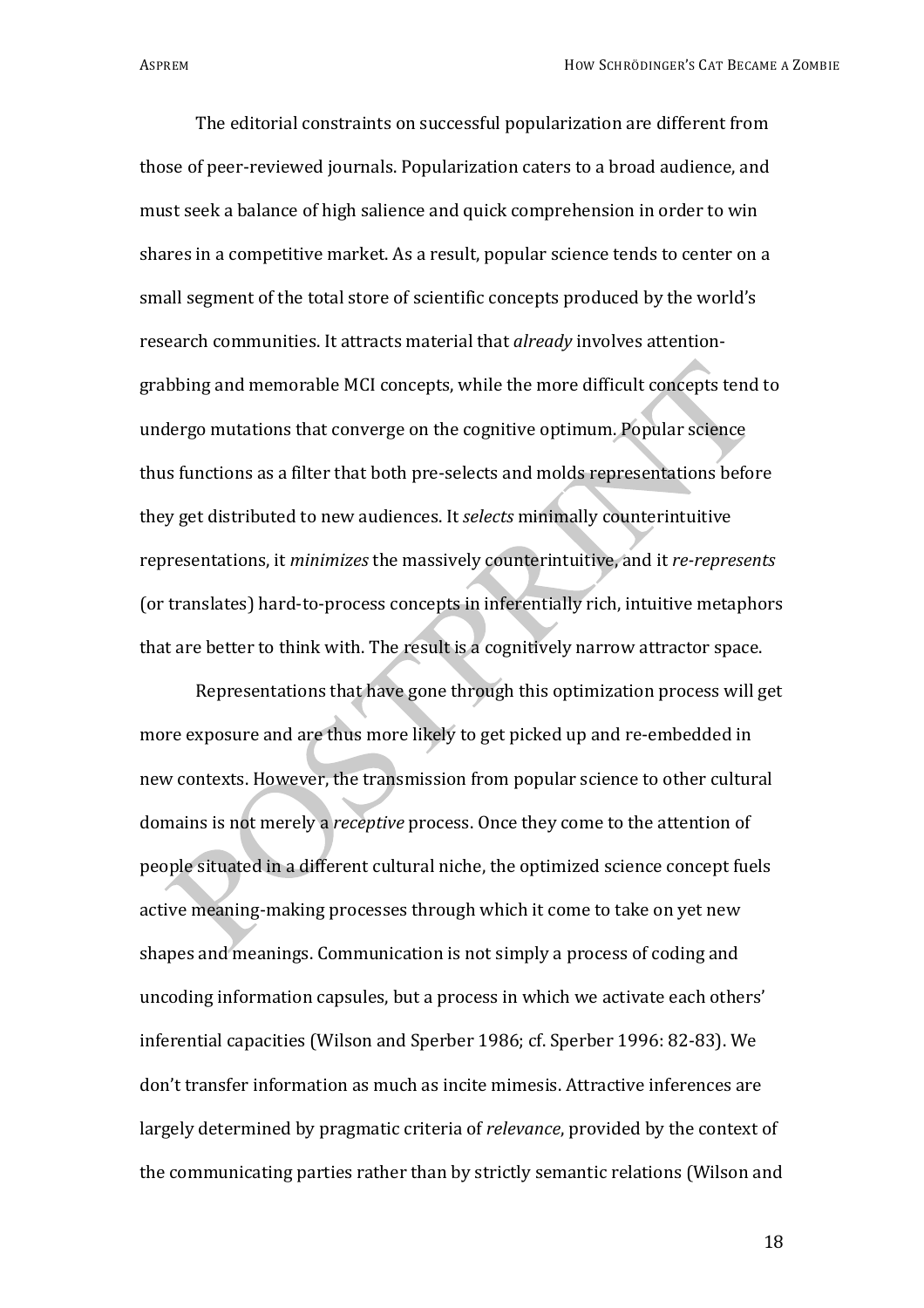Sperber 1986: 118-170). Thus, when the context changes, people are able to draw different inferences from a representation, stopping the interpretive process as soon as local criteria of relevance have been met.

We can distinguish two stages of this process by drawing on the distinction between "situational" and "global" meaning-making in the social psychology of religion (Paloutzian and Park 2013b; Paloutzian and Park 2014; cf. Park 2010). Closest to the popular science domain are the "situational" inferences that people make by calling upon the science-based MCI to make up meanings on the fly. Examples might include casual references to "quantum entanglement" as explanation of a subjectively meaningful coincidence – or to brain lateralization when need arises to explain (away) a critical conversation partner's "narrow-mindedness". (The latter is an excellent example of a sciencebased MCI with rich inferential potential that has long outlived its scientific credentials). Beyond situational meaning-making, science-based MCI representations may mutate further as they get embedded in "global" webs of meaning. Mirroring McCauley's "reflective processing", these global "meanings made" tend to increase the complexity of representations by embedding them in written texts and doctrinal systems, creating increasingly abstruse theologies and esoteric cosmologies.

## *B. Six Morphological Stages*

The mirror funnel allows us to distinguish six stages in the epidemiology of science-based representations from scientific to religious contexts. The key process of each stage is listed below, together with the social environmental niche in which it takes place: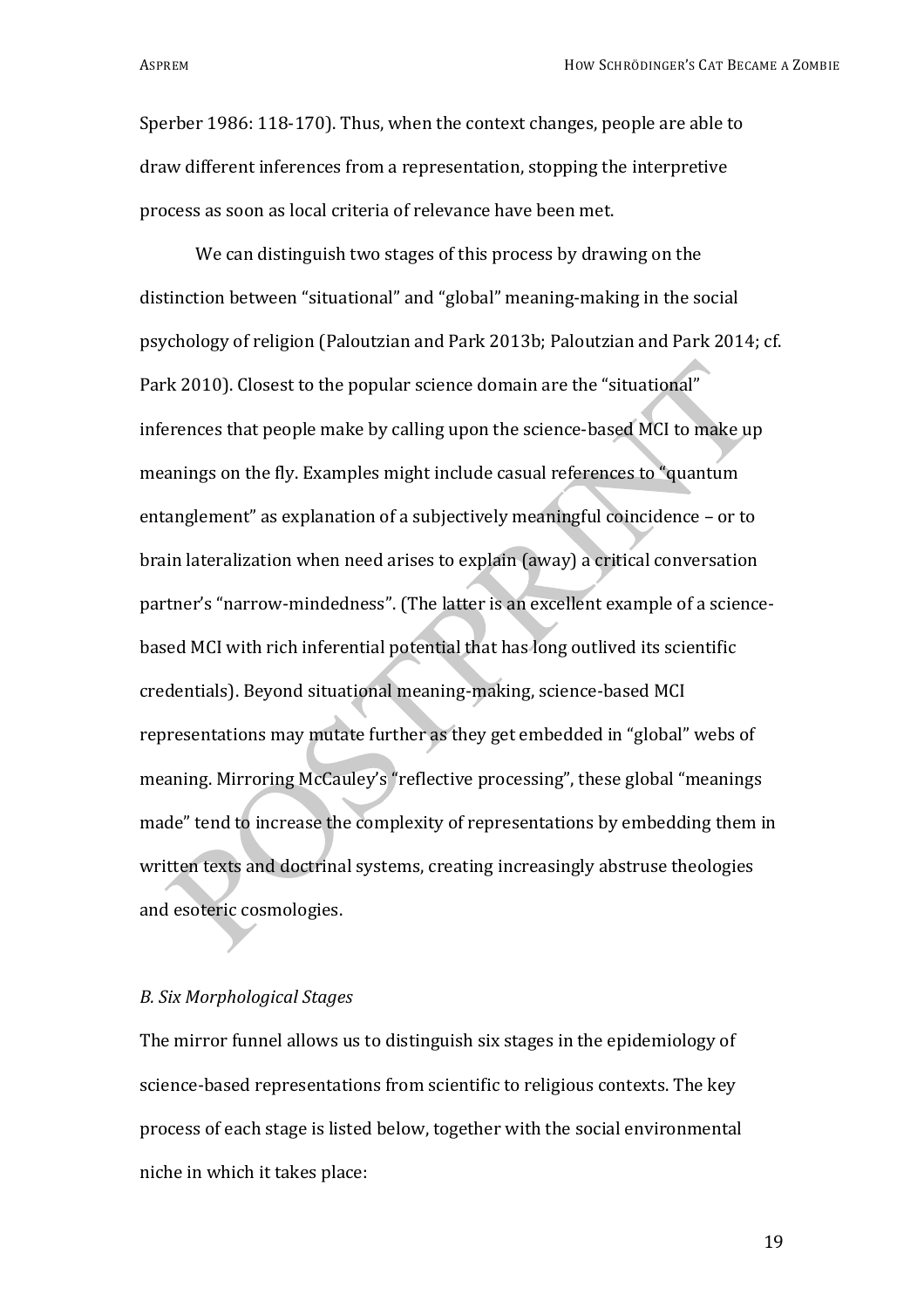- (1) Formation of hard-to-process, reflective scientific content (scienceinternal articulation);
- (2) MCI-concept formation in constitutive forum (science-internal communication);
- (3) Theoretical disembedding of MCI-concept in contingent forum (scienceexternal communication);
- (4) Dissemination of MCI-concept (communication in popular culture, social media, private networks);
- (5) Casual re-embedding of MCI-concept in situational meaning-making (e.g., in the "cultic milieu");
- (6) Theoretical re-embedding of MCI-concept in global meaning-making (New Age science literature, institutionalized NRMs, natural theologies).

These are *not* to be viewed as *developmental* stages that every science-based representation must go through, but rather as *morphological* stages that link formal properties with both the social and the cognitive contexts that tend to produce them. In a developmental sense, the shortest route from (1) to (6) is a straight line that does not stop at any of the points (2) to (5). Such cases are not hard to come by: the history of science knows numerous examples of scientists who have immediately seen their work (or the work of their colleagues) as profoundly meaningful in terms of emerging situational or global meanings or theological meanings already made (for discussion of examples, see e.g. Asprem 2014b, 2015; Bowler 2001, 2009).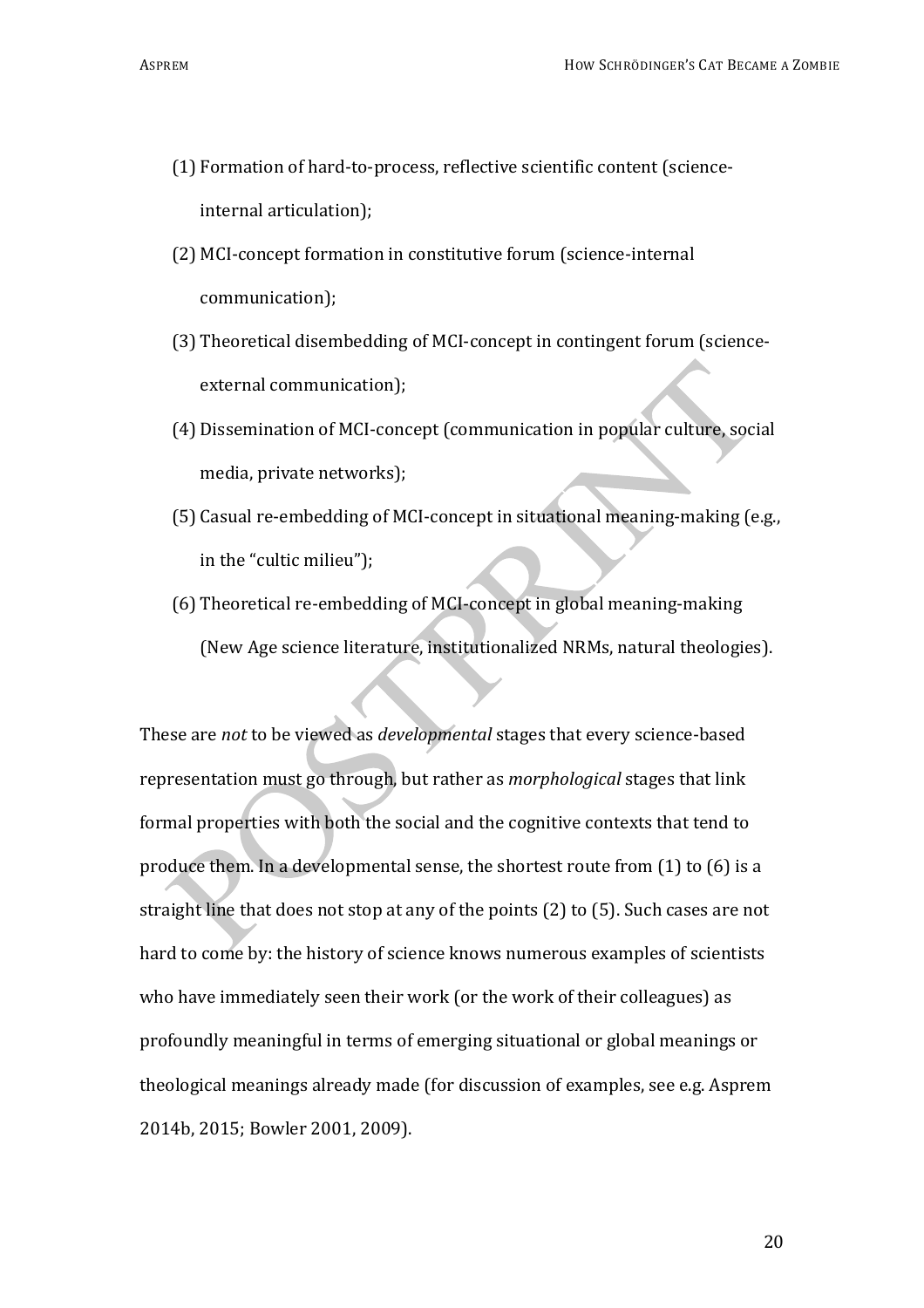The vast majority of people will, however, encounter the science in morphological stage (3) or (4). From there, different interests may take people in various directions – they may search out the more complex science behind the catchy metaphor, or seek the "hidden meanings" revealed in esoteric interpretations on the bookshelf marked "Science & Spirituality". Individuals may explore the continuum in either direction; however, the processes that shape and disseminate the representations to begin with are largely unidirectional. Their formation begins in science-internal activities and intrascientific communication networks. Once they have spread to the general public and taken on novel meanings, these new meanings and inferences are unlikely to get reintegrated with the original scientific concept in constitutive forums pertinent to the originating discipline.

This is not to say that conceptual transfer from popular science back to professional science is impossible, but when it happens, it is typically to *other disciplines* than the one in which the concept originated. A representation from professional physics may be routed through the popular science domain before getting absorbed in a professional social science forum, allowing new inferences in that context. Some humanists have, regrettably, earned themselves a bad reputation for citing scientifically incorrect versions of quantum theory, and absorbed grossly simplified (but cognitively optimized) neuroscience to aid their own speculative theorizing. The epidemiological process involved in such cases is identical to what we see in transfers to non-academic domains, including religious ones.

#### *C. Advantages of the Model*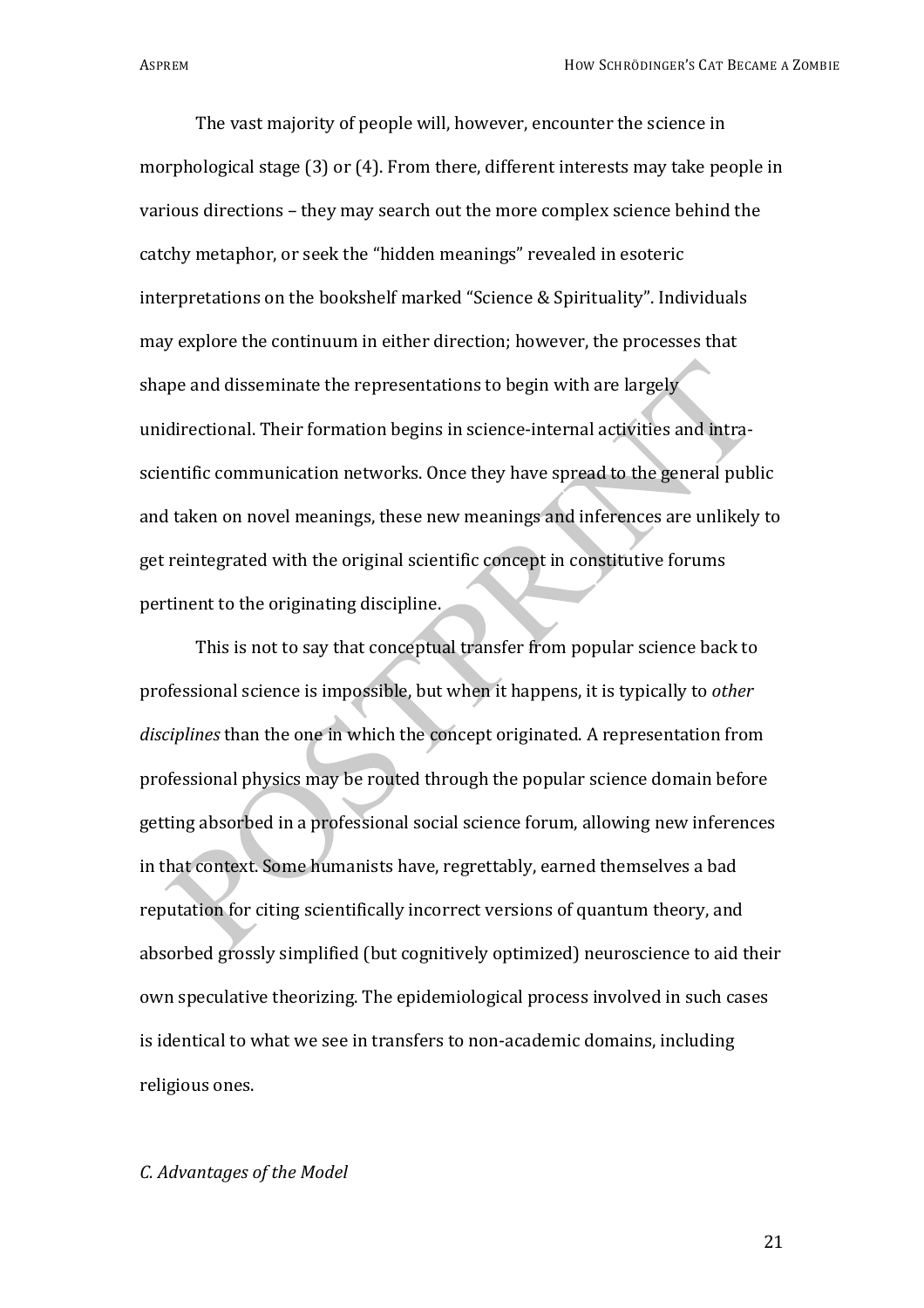The mirror funnel has three advantages over existing attempts to account for science-based representations in religious contexts. First, it is a *dynamic* model that seeks to explain and map continuously ongoing processes of cultural transmission and innovation. It does not identify "science" or "religion" with a specific type of processing, but looks at dynamic transfers between cultural domains. The basic processes that produce these transfers are generic, and not limited to these specific domains. Secondly, the model is *symmetrical.* It postulates a continuum between scientific and religious meaning making, and characterizes the flow between them in terms of a shared set of cognitive mechanisms. This allows us to make important observations. For example, we see that the use of science in religious contexts is not simply the product of shameless "appropriation" of expert knowledge by non-scientists, but rather the result of a gradual transmission process that *includes* scientific actors in important steps along the way. The optimization process starts with the communication and translation strategies of scientists, whether to their colleagues, to journalists, or directly to the general public. Thirdly, the model affords ways of integrating cognitive perspectives with social and cultural ones. We can for instance map specific *genres* (peer-reviewed article, popular essay, New Age literature), *institutions* (universities, research institutes, publishers, NRMs), and dissemination strategies (to specialists, general audience, targeted interest groups). This makes it possible to uncover representational attractor positions and correlate them with genres, institutions and cognitive constraints. We can best demonstrate how these three advantages work together by way of a historical case study of scientific concept-formation and transmission into religious contexts.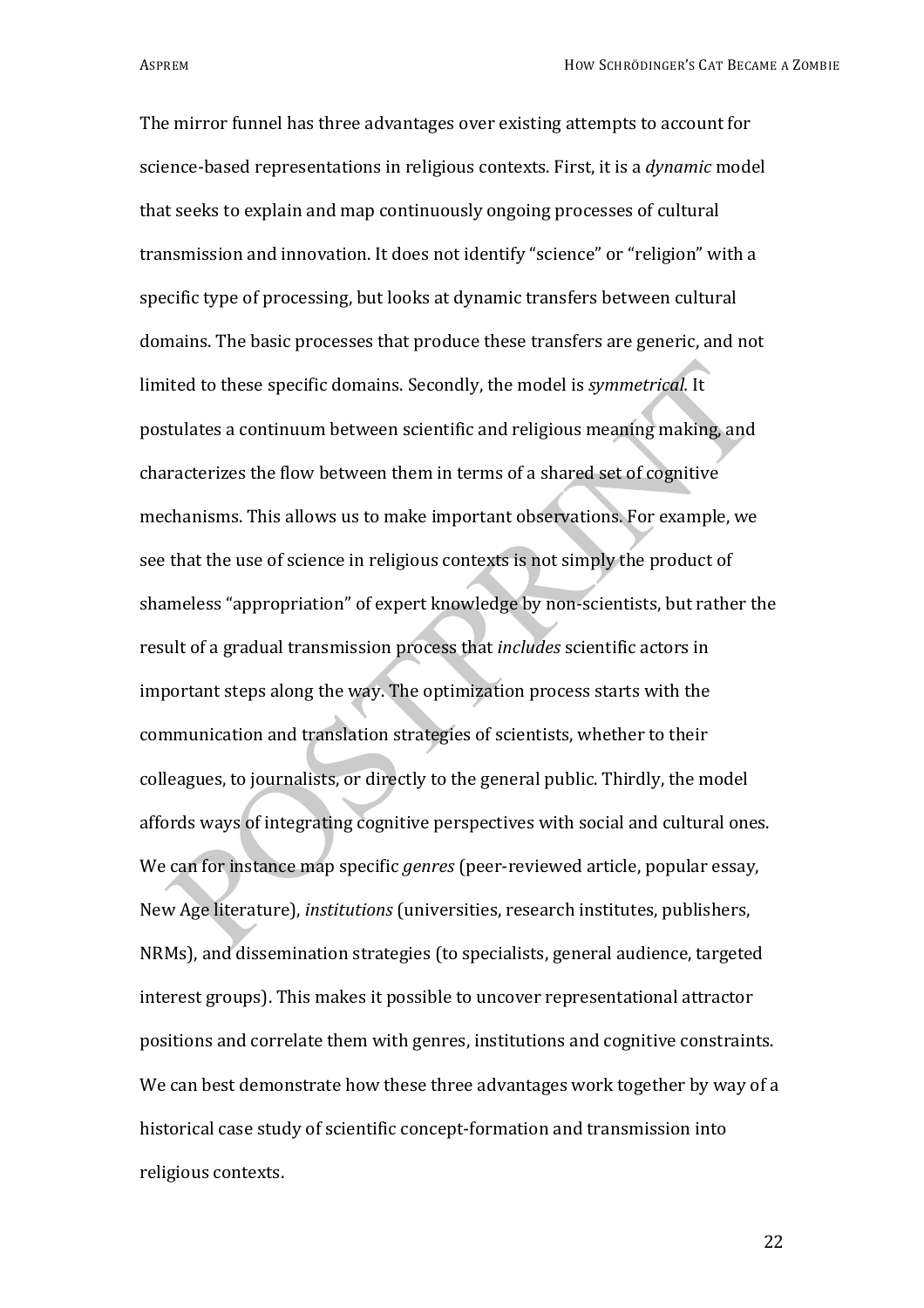## **IV. Thought Experiments and the Making of Science-Based MCI Concepts: The Case of Schrödinger's Cat**

We start on the input side with something as complicated and confusing as the problems in quantum mechanics in the interwar period. As physicist James Jeans expressed it in 1933, "the history of physical science in the twentieth century is one of a progressive emancipation from the purely human angle of vision" (Jeans 1933: 5). The exceedingly "counterintuitive" nature of fundamental physics in the early twentieth century sparked a worry that physics was losing what the Germans called its *Anschaulichkeit*: the "visualizability" or "intuitiveness" of science was rapidly corroding (Forman 1971; cf. Asprem 2014b: 100-149).

While the new physical concepts of the era were frequently described as "counterintuitive", the casual use of this term is not to be confused with the technical use in CSR. Following Boyer (2001: 65), the technical term could more properly be named "counterontological" as it deals specifically with breaches and transfers between intuitive ontological domains. Modern science is "counterintuitive" in a more colloquial sense; however, I suggest that this sense also *includes* the counterontological dimension through an emphasis on representations of the world that are alien from everyday embodied experience. Space can be curved, time is a geometrical property, particles may also be waves and in several places at once. These are not only contradictions of Newtonian mechanics, but breaches with the inferential expectations of *intuitive* physics as well. The colloquial use of "counterintuitive" in the context of modern science also stands for the increasing cognitive awkwardness of scientific inferences, brought on by more advanced experimental designs, increased reliance on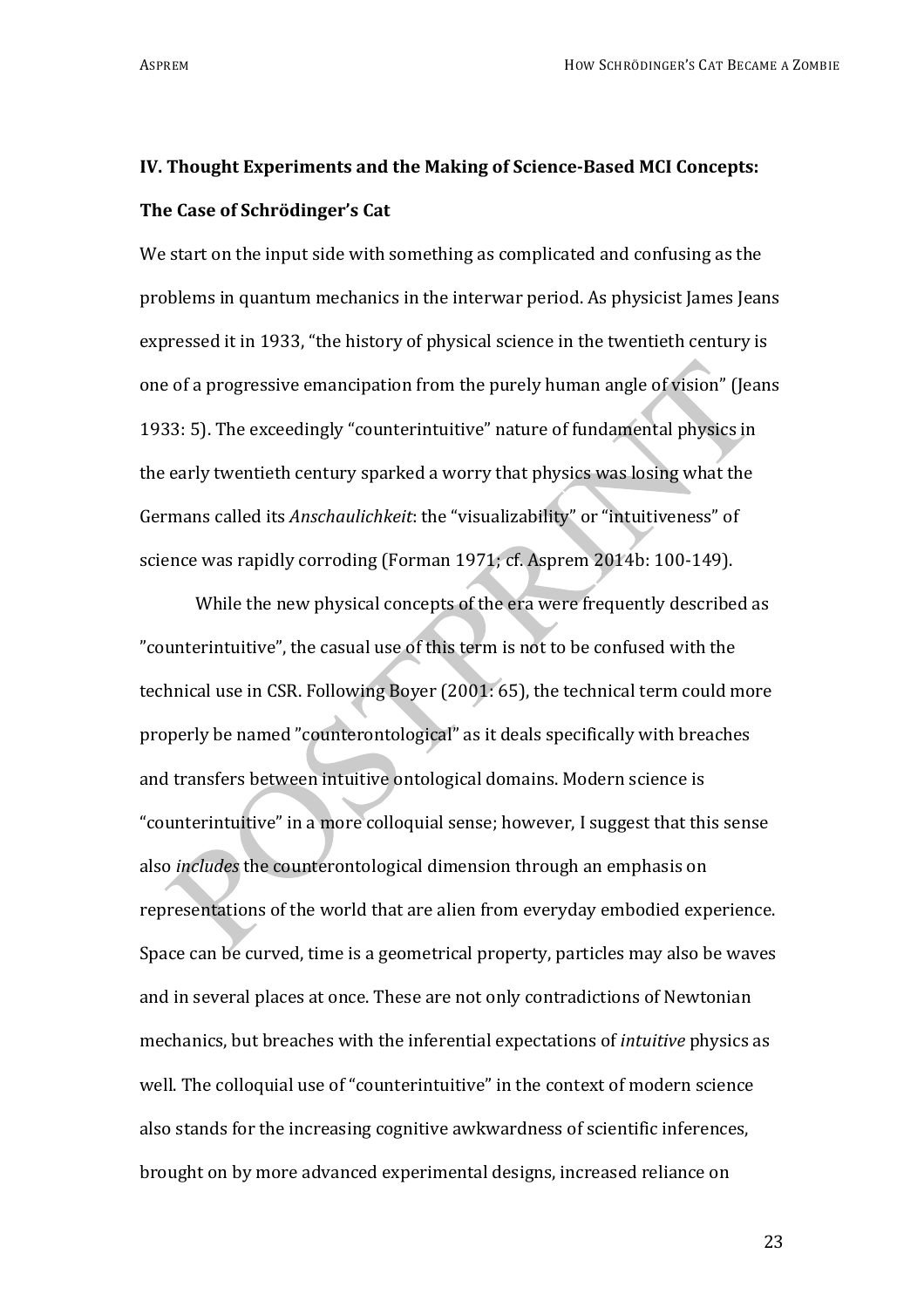ASPREM HOW SCHRÖDINGER'S CAT BECAME A ZOMBIE

instrumentation, and (especially) the centrality of statistical and mathematical methods that humans find particularly hard to grasp. This is precisely the sort of awkwardness that McCauley calls the cognitive unnaturalness of science.

The scientific representations that enter as input to the mirror funnel are massively counterintuitive in both of these senses. The emergence of the Copenhagen interpretation of quantum mechanics in the 1920s and 1930s was ripe with paradoxes and confusing problems that apparently could not be grasped through intuitive categories, but instead had to be spelled out in advanced mathematical and statistical models. However, the swift and effective communication of ideas with colleagues required that the scientific conceptual content be translated from mathematics into natural language. Some degree of cognitive optimization of concepts is necessary in order for a scientist to raise points about specific aspects of a theory, whether the aim is to criticize an opponent or enlist a colleague. Optimization starts with the professional communication between scientists.

A particularly rich insight into this process is gained by looking at the use of *thought experiments*. Thought experiments are commonly accepted as an important part of research in both philosophy and the natural sciences, and there is a rich literature on their historical development and epistemological status (see overview in Brown and Fehige 2011). Karl Popper proposed an influential typology of thought experiments based on their different argumentative functions, distinguishing between "critical", "heuristic" and "apologetic" types. Critical experiments are designed to reveal logical inconsistencies or contradictions in a theory; heuristic ones aim merely to illustrate a theory, while the apologetic attempts to vindicate it (Popper 2002).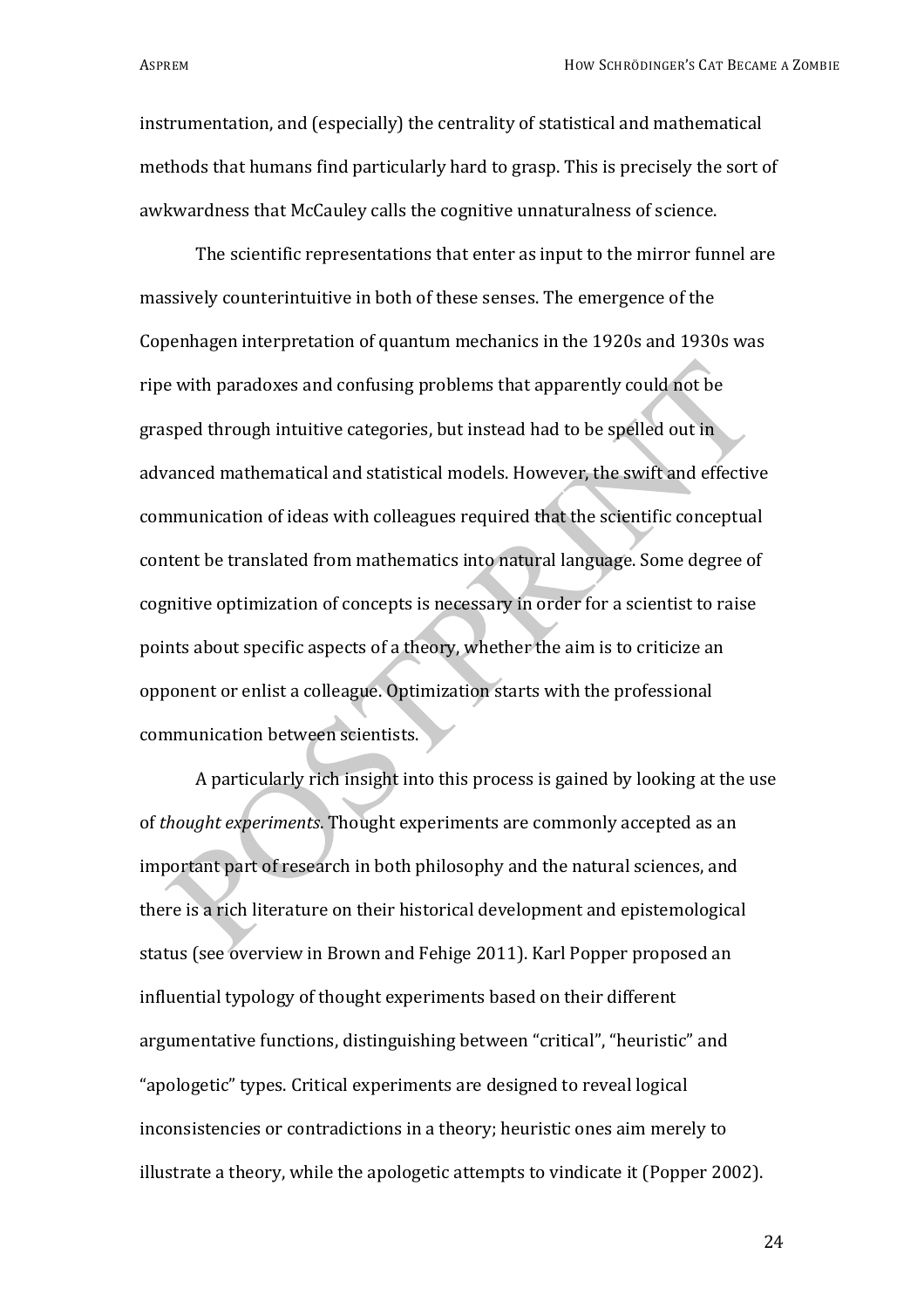In Popper's view, the critical type is an indispensable part of scientific reasoning, while the heuristic type is useful for communication purposes or for clarifying conceptual relationships. The apologetic type, however, adds nothing of scientific value.

Thought experiments work by singling out specific problems and translating them into metaphors that activate intuitive inference systems. They reduce cognitive awkwardness to manageable levels, enabling more efficient communication. But they may also create minimally counterintuitive scenarios in order to point out specific features of a theory. The creation of MCI representations is especially common in the type of thought experiments aimed *against* a theory: deriving a breach with ontological categories from the implications of a theory can function as a powerful *reductio ad absurdum* argument.

Erwin Schrödinger's famous cat experiment is an illustrative example of this. The experiment was first published in a science-internal constitutive forum in 1935 (*Die Naturwissenschaften*), and was thus part of professional communication rather than popularization. The experiment involves a diabolical contraption where a cat is locked into a steel box together with a Geiger counter, some unstable radioactive material, and a hammer that will break a glass tube containing prussic acid whenever the radioactive material decays and releases an alpha particle. The life of the cat is thus dependent on the state of an unstable atom. Since the decay of radioactive materials is an inherently indeterminate process that can only be described probabilistically, the state of the cat itself remains unknown to those outside the box. The Copenhagen interpretation held a particularly radical view on the metaphysics of this experimental situation: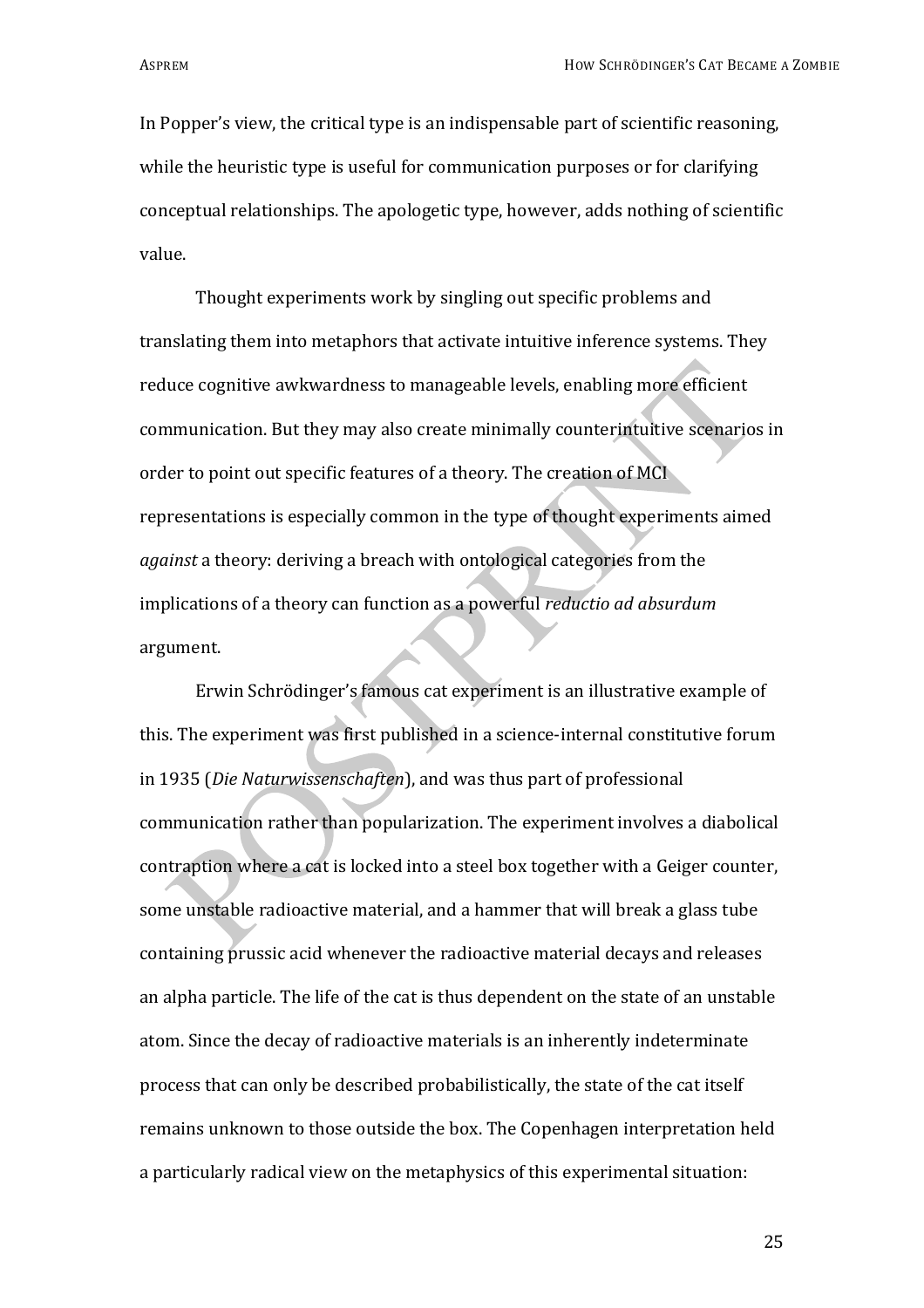both outcomes (alpha decay having happened [=dead cat] or not happened [=living cat]) are equally (un)real until the time of measurement. As Schrödinger put it, the Copenhagen physicists have "the living and dead cat (pardon the expression) mixed or smeared out in equal parts" until researchers break the suspense by opening the box (Schrödinger 1935: 812).

The experiment is of Popper's "critical" type. Schrödinger was *not* demonstrating how to turn cats into zombies (or "smearing them out through space"), but rather showing that the Copenhagen interpretation entails intolerable absurdities and must be rejected. To make its point, the thought experiment takes the basic physics as understood at the time, and invents a scenario where the key properties of the theory are illustrated in terms of intuitive, everyday-life categories. As the experiment unfolds, it becomes clear that the intuitive categories break down in a contradictory manner, a contradiction that is effectively encoded in the emblematic counterintuitive image of a cat simultaneously dead and alive. It is precisely the introduction of a living being to the experiment, triggering intuitive inferences about biology, that makes the contradictions in this thought experiment (a cat dead and alive) more salient than the breach of intuitive physics already implicit in the theory itself (a particle being in multiple states at once). In short, cats are better to think with than particles.

While thought experiments make science simpler and easier to process, they remain connected to complicated philosophical problems that involve densely reflective forms of reasoning. Things change, however, when the thought experiment enters the domain of popular science proper. In the popularization of thought experiments, complicated logical features tend to be simplified as they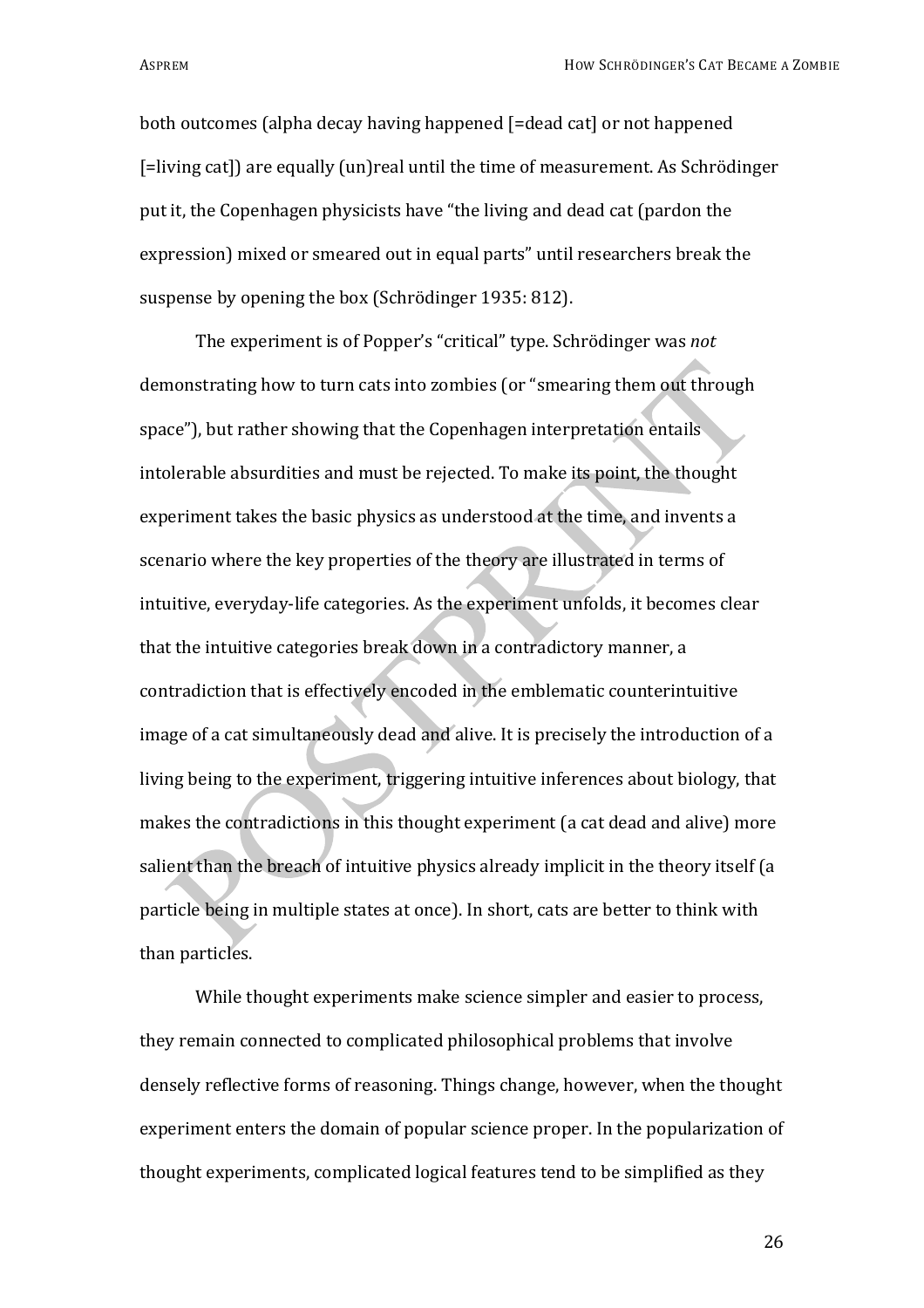conform to optimal cognitive heuristics. The basic *description* of the thought experiment as an *event* may be faithfully reproduced, but the original philosophical context and argumentative structure through which it was understood gets replaced or distorted. At this stage, we are left with a *theoretically disembedded* MCI concept (a dead-and-alive cat in a box), which captures the attention of readers, but also tends to introduce scientific incorrectness. Here is an example from physicist John Gribbin, who wrote a bestselling popular science book on quantum physics in the 1980s:

quantum mechanics says … that nothing is real and that we cannot say anything about what things are doing when we are not looking at them. Schrödinger's mythical cat was invoked to make the differences between the quantum world and the everyday world clear. (Gribbin 1984: 2).

Gribbin's rendering is illustrative of the optimization process. While it is true that the experiment emphasized the conflict between "the quantum world" and the everyday (intuitive) world, this contrast was certainly *not* made to illustrate that "nothing is real" or that existence is produced by perception – both of which are metaphysical claims quite distant even from the positivistic instrumentalism of the Copenhagen physicists (cf. Brush 1980; Beller 1999). These are, however, easy inferences to make from the disembedded image of the cat, especially if a philosophical bias in the direction of subjective idealism or anti-realism is already present. The MCI properties of the representation are thus successfully transferred, while the *use* of the thought experiment shifts from Popper's "critical" to the simpler "heuristic" or illustrative type. Schrödinger's poor cat has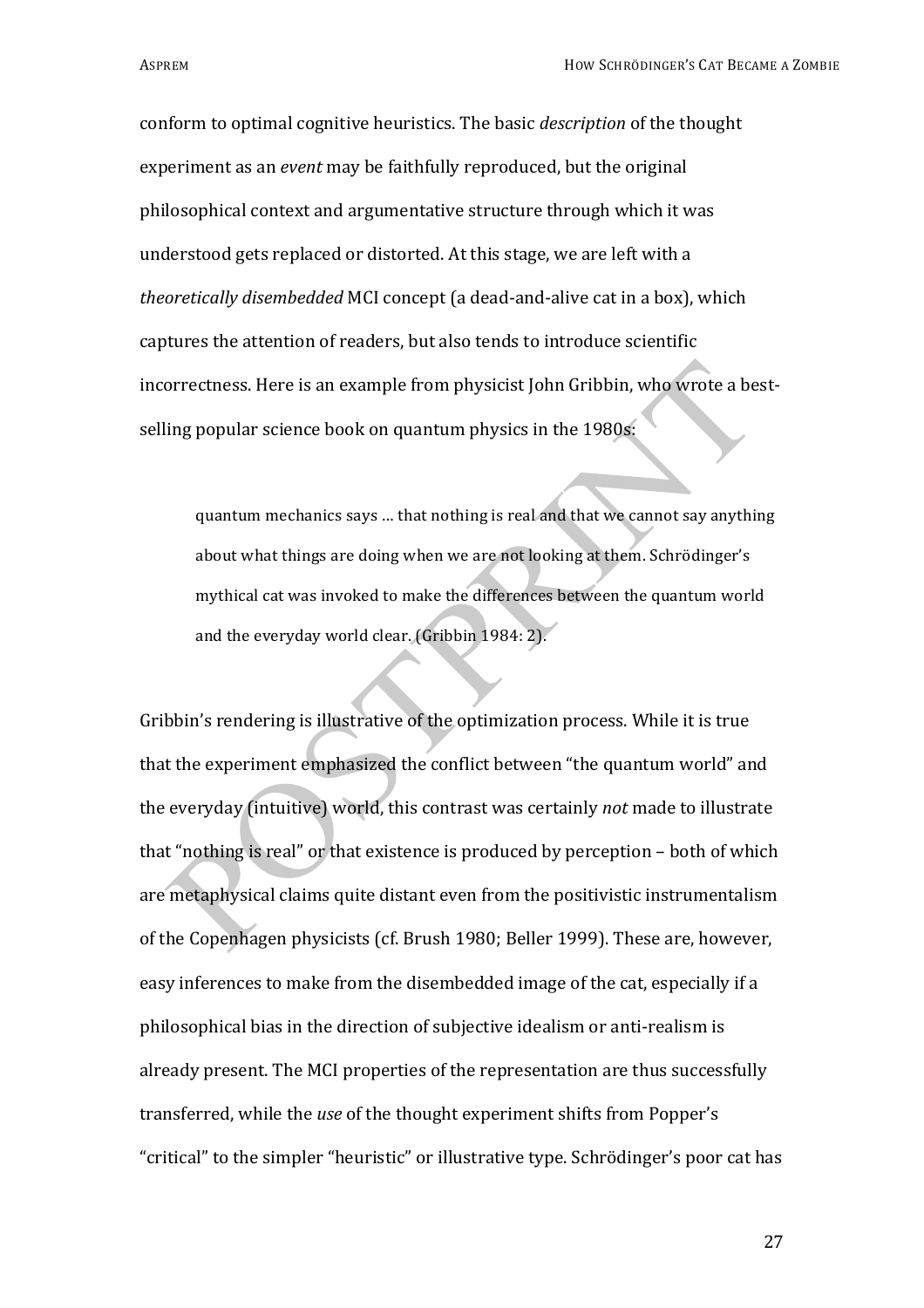$\overline{a}$ 

gone from servicing a pedantic point about problems in the Copenhagen interpretation, to becoming a catchy emblem for "weird new science".

At every step of the way, it is *scientists* who have been responsible for forging this emblem by compressing difficult concepts for ease of communication. First, a piece of hard-to-process science was optimized for communication in a *constitutive forum* (i.e. from scientist to scientists) by way of a thought experiment that created an MCI concept. Second, the MCI concept was communicated in a *contingent forum* (from scientist to general public), with new, cognitively simpler meanings. Already at this second stage, before non-scientists have done anything with the representation, the science-based MCI starts becoming *theoretically disembedded* from the conceptual structures of the context in which it was first produced, and deployed in the service of different aims.4

What, then, happens at the output end of the mirror funnel? New meaning-making processes begin the moment that consumers of popular science start engaging with the representations, processing science-based MCIs in light of the criteria of relevance determined by their situational needs. On the most basic end, entertainment may constitute such a need. Indeed, a particularly common form of transmission of Schrödinger's cat is precisely through "shares" and "likes" in social media, as the representation generates humorous memes on

<sup>4</sup> The processes of "theoretical disembedding" of a scientific representation is offered in analogy to *cultural* disembedding as described in sociological terms by Anthony Giddens (1990: 21-27). The framework of dis- and re-embedding is a useful alternative to the misleadingly simple language of "appropriation".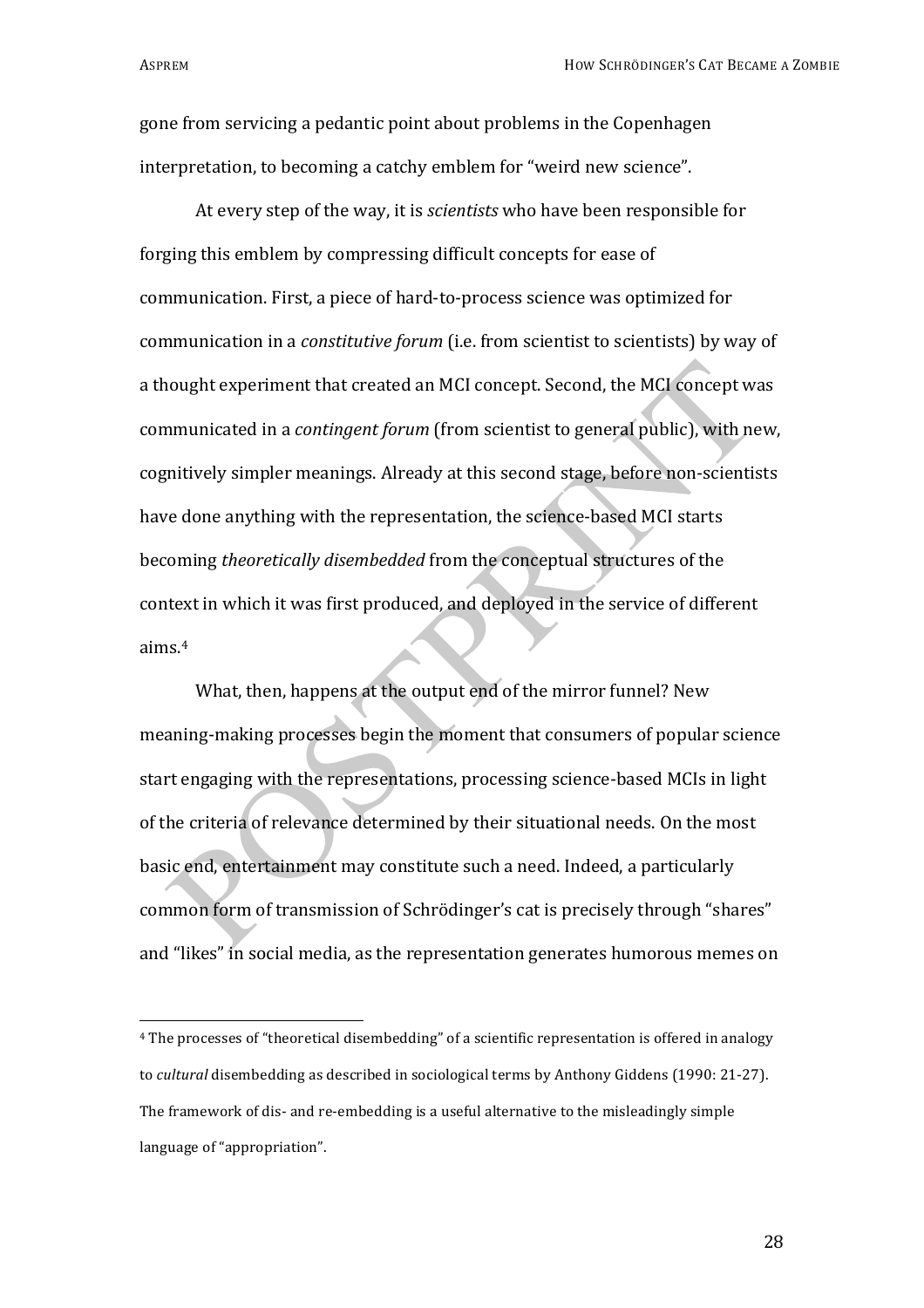the Internet. At this point the cat has fully entered the cultural repository as an MCI agent. It inhabits the same cognitive-cultural space as other popular creatures of the living dead – zombies, vampires, and nazghul included.

The counterintuitive cat tells the non-specialist audience that quantum mechanics is really, really weird – but what does that *mean*? Taking one step up from the level of entertainment and situational meaning-making towards the level of *global* meaning-making, the MCI concept tends to get classified and connected with other "weird things" – from telepathy and reincarnation to channeling, parallel universes, and mind-over-matter. An excellent illustration of this stage is the *What the bleep do we know* series of "documentaries", which revels in the weirdness of quantum mysticism, mediumship, parapsychology, New Thought and New Age ideas (cf. Stenger 2009). These weird things, I suggest, are a subclass of what Sperber calls "relevant mysteries": halfunderstood, paradoxical representations that are stored in meta-representations as "mysteries" in order to keep them consistent with other representations with which they would otherwise conflict (Sperber 1996: 73-74). Mysteries are *relevant* when they are closely enough related to other representations that are frequently evoked, while at the same time remaining baffling so that no final interpretation can ever be given. When science based MCI representations become the object of global meaning-making, they are also brought in contact with other "relevant mysteries", in an *affinity of the weird*: Thus, for example, two representations that both defy intuitive notions of space and time (e.g., paranormal communication and quantum mechanics) will be connected on the level of meta-representations for breaching in similar ways with basic intuitions. This linking of mysteries also appears related to the question of how science is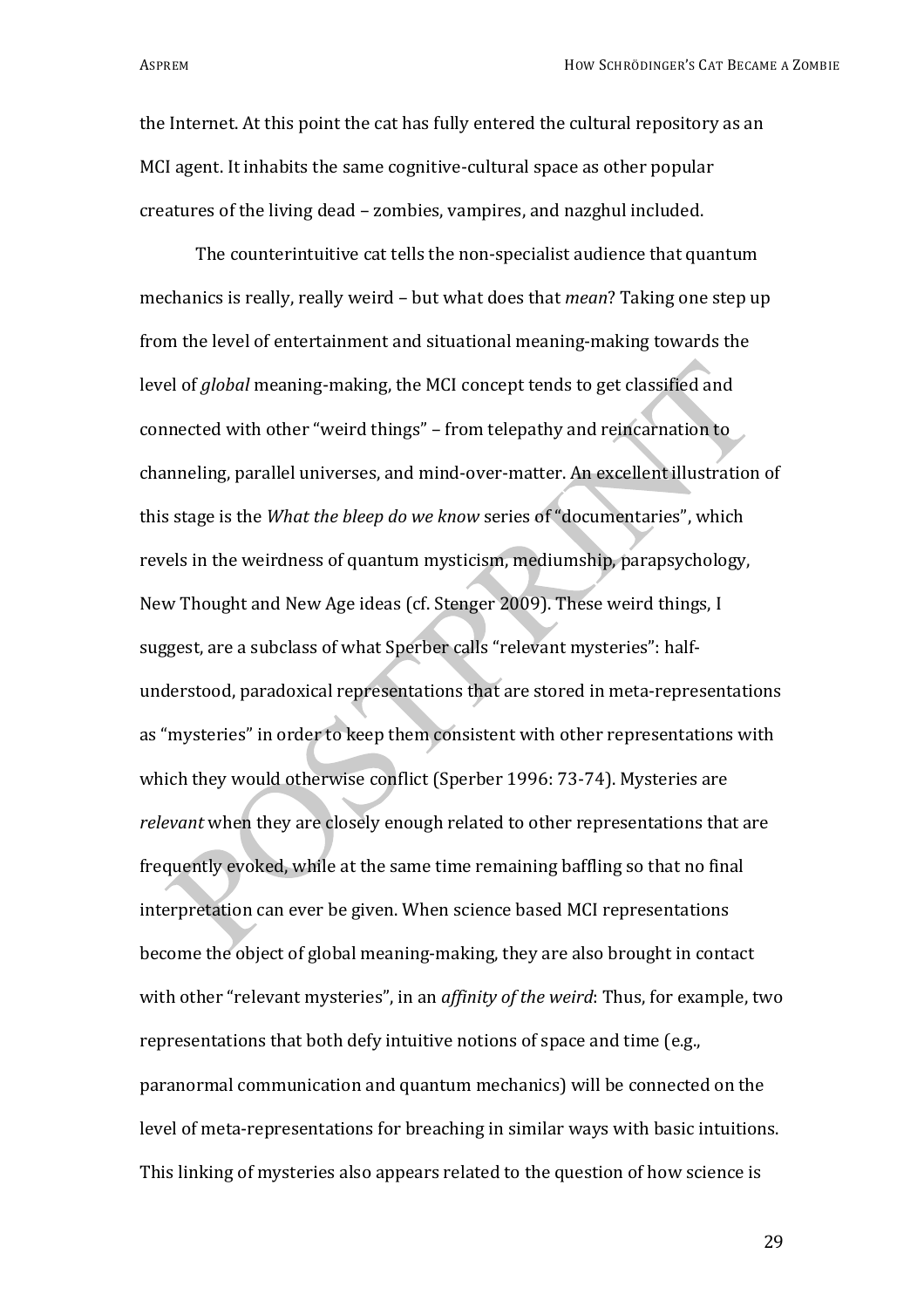$\overline{a}$ 

used to *legitimate* unconventional beliefs. The science-based representation (unlike the paranormal one) is linked to the meta-representations that "scientists say this is true" and "scientists' opinions are valuable". <sup>5</sup> By linking a science-based relevant mystery to a paranormal relevant mystery, the air of authority that holds for the science-based representations may be partially transferred to the non-scientific representation.

An affinity of the weird is characteristic of the fluid and playful engagement with subversive knowledge-claims that is fundamental to what sociologists of religion call the "cultic milieu" (Campbell, 1972; cf. Kaplan and Lööw eds., 2002; Barkun, 2003; Partridge, 2004, 2005). A staple element of engagement with representations spreading in these subcultural reservoirs is that individuals pick and mix to serve specific, situational needs – one person may invoke quantum mechanics to explain an event attributed to telepathy, while another seeks to justify a belief in immortality. In either case, Schrödinger's counterintuitive cat can be a useful resource for weaving meanings across free-floating representations in the reservoir of "stigmatized knowledge" (cf. Barkun, 2003: 26-29). I suggest that an affinity between disembedded MCI concepts may provide the basis for a *positive* explanation of this important feature of the cultic milieu: It may be shared weirdness rather than shared stigmatization that is driving the process, fuelled by a linking of

<sup>5</sup> Admittedly, things are more complicated on the ground where entrepreneurs in the cultic milieu are known for sharing anti-establishment attitudes that *distrust* authorized expertise, while at the same time attempting to trade with the authority of science whenever it suits current interests. See Campbell, 1972; Barkun, 2003.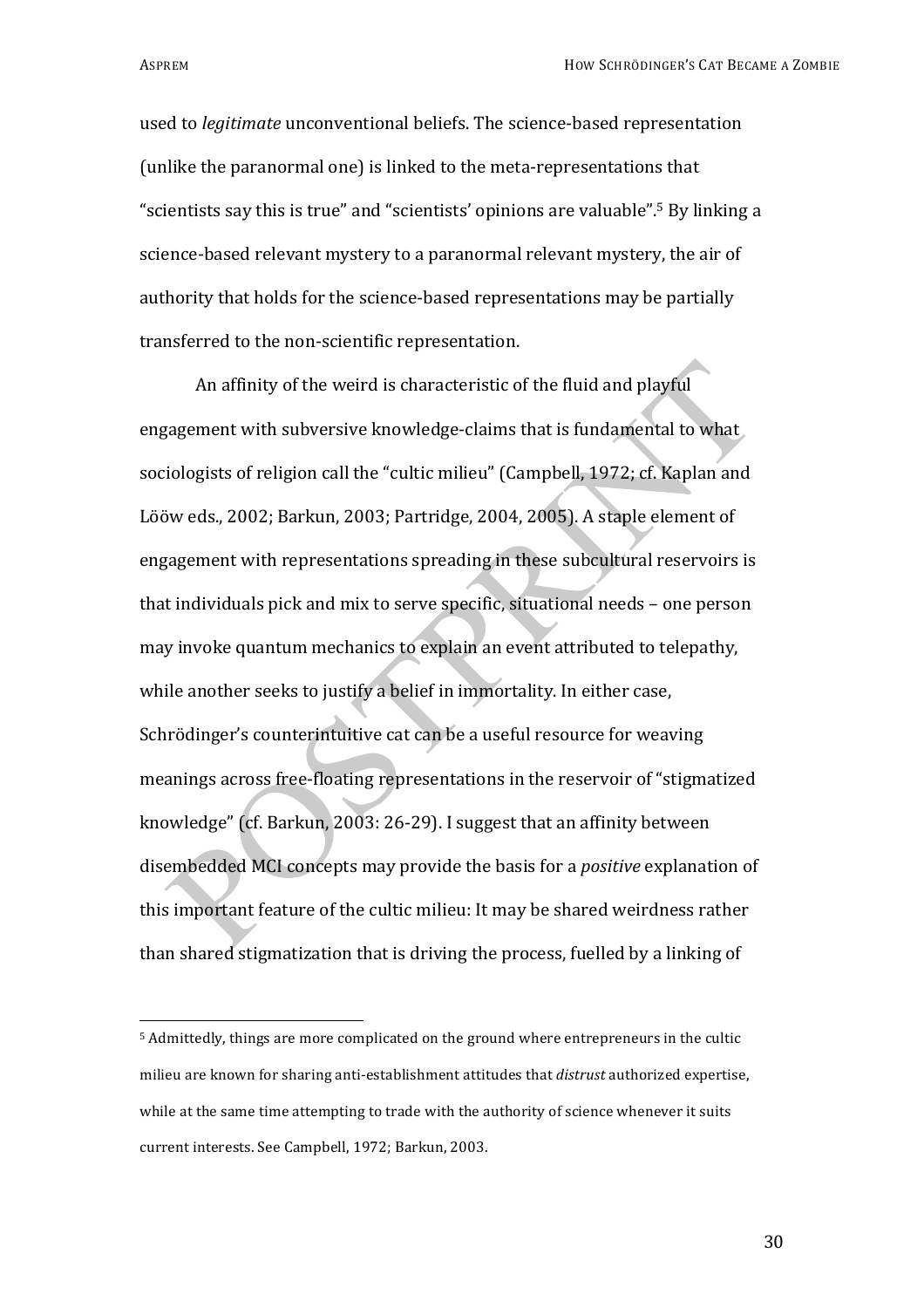relevant mysteries. This can explain why we do not, after all, *only* see a trafficking with presumably "stigmatized" representations, such as alien abductions, telekinesis, conspiracy theories or spirit possession, but also representations (in mutated form, to be sure) that originate in authorized scientific discourses.

Eventually the science-based concept may be integrated with existing theologies, or entirely new theological formations may emerge around it. In the case of Schrödinger's cat, there exists an abundant literature on "quantum mysticism" in which this sort of meaning-making has been verbosely developed for decades (see Hanegraaff 1996: 62-76, 113-181; Hammer 2001: 271-302; Asprem 2014b: 259-278). The science-based MCI representation now leaves the cognitively optimal behind, as it is re-embedded in new and fixed conceptual structures – from Theosophy and parapsychology to Advaita Vedanta (e.g. Talbot 1991; Radin 2006; Goswami 1993).

In closing we should note that embedding a science-based MCI in a natural theology tends to increase cognitive awkwardness. The cognitive optimization process instigated by popular science only helps account for the limited *range of motifs* that occur in religious engagements with science; after selection, representations may beget a wealth of different interpretations and be employed for a great variety of purposes in their new contexts. These new complexities stem from the metaphysical, theological, and esoteric reflection elicited by the science-based MCI concepts, resulting in new global "meanings made".

#### **V. Concluding Comments**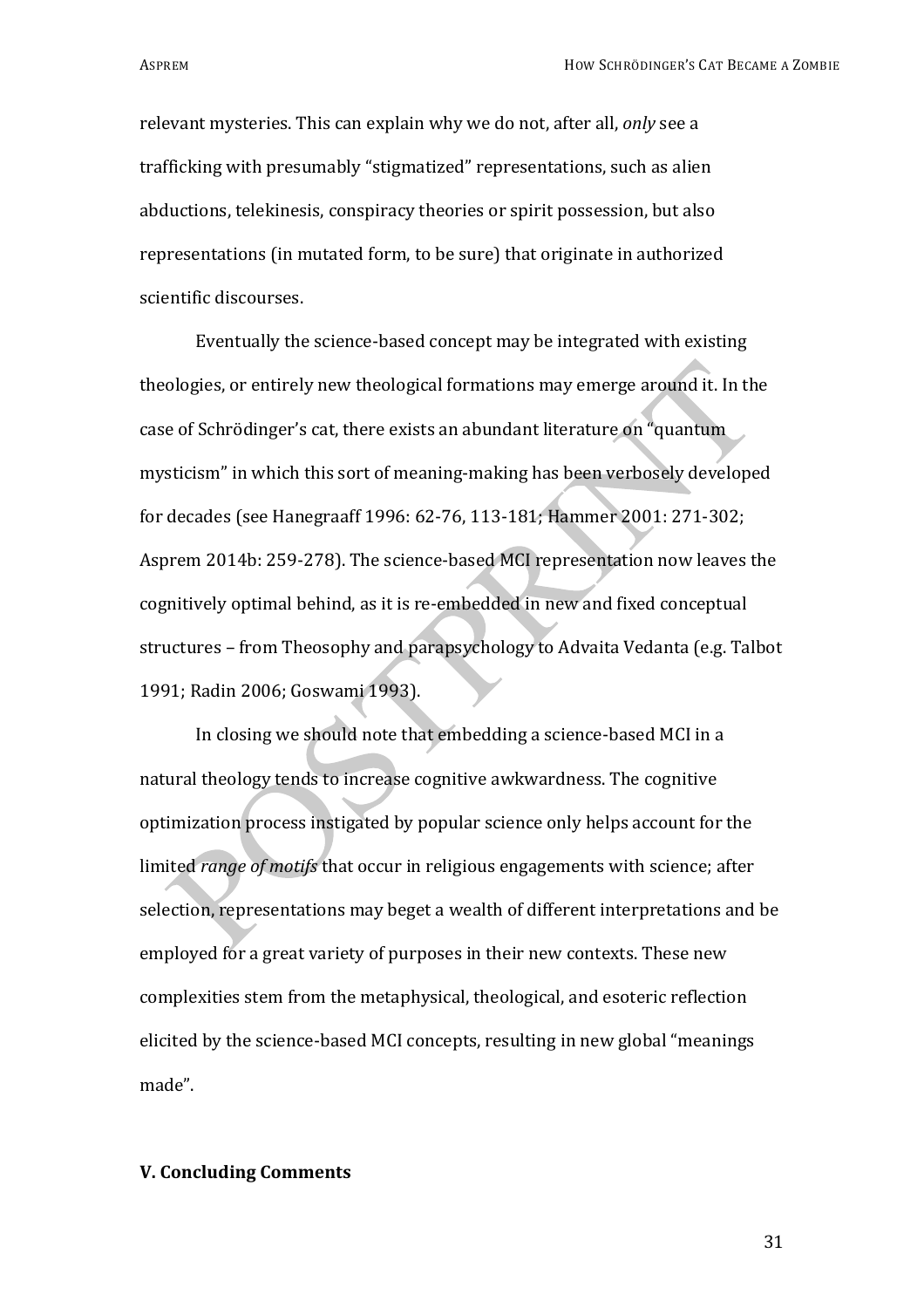To tackle cultural transfers between science and religion we need dynamic models that integrate parallel lines of research from different disciplines. Focusing on the role of popular science, I have presented two tools that may help us in this endeavor. The first tool (Figure 2), developed from McCauley's typology (Figure 1), served to show how we can conceptualize the move from "reflective science" to "popular science" as a translation system that connects up with existing literature on conceptual blending, intuitive ontologies and inferential potential. This process remains entirely on the cognitive level, and focuses on the process of popularization only. The second tool (Figure 3) allows for a broader vision. It places popular science in the context of the epidemiology of cultural representations, and views popularization in terms of cognitive optimization. This allows us to construct a culture-sensitive map of attractor positions along different cultural sites between the scientific and religious domains, taking into account the social and institutional factors that are related to shifting criteria of relevance (Wilson and Sperber 1986).

Finally, I wish to suggest that the rough model that emerges can be used to develop and test specific predictions. In closing I would like to propose four lines of research that might help us do so:

1) Future work should develop methods of coding popular science for counterintuitiveness in order to generate quantifiable data for testing predictions about the distribution of science-based MCI concepts. Models already exist in the CSR literature for proceeding with this task (e.g. Barrett 2008), the most promising being the procedure used for studying MCI concepts in narratives gathered from folktales (Barrett, Burdett, &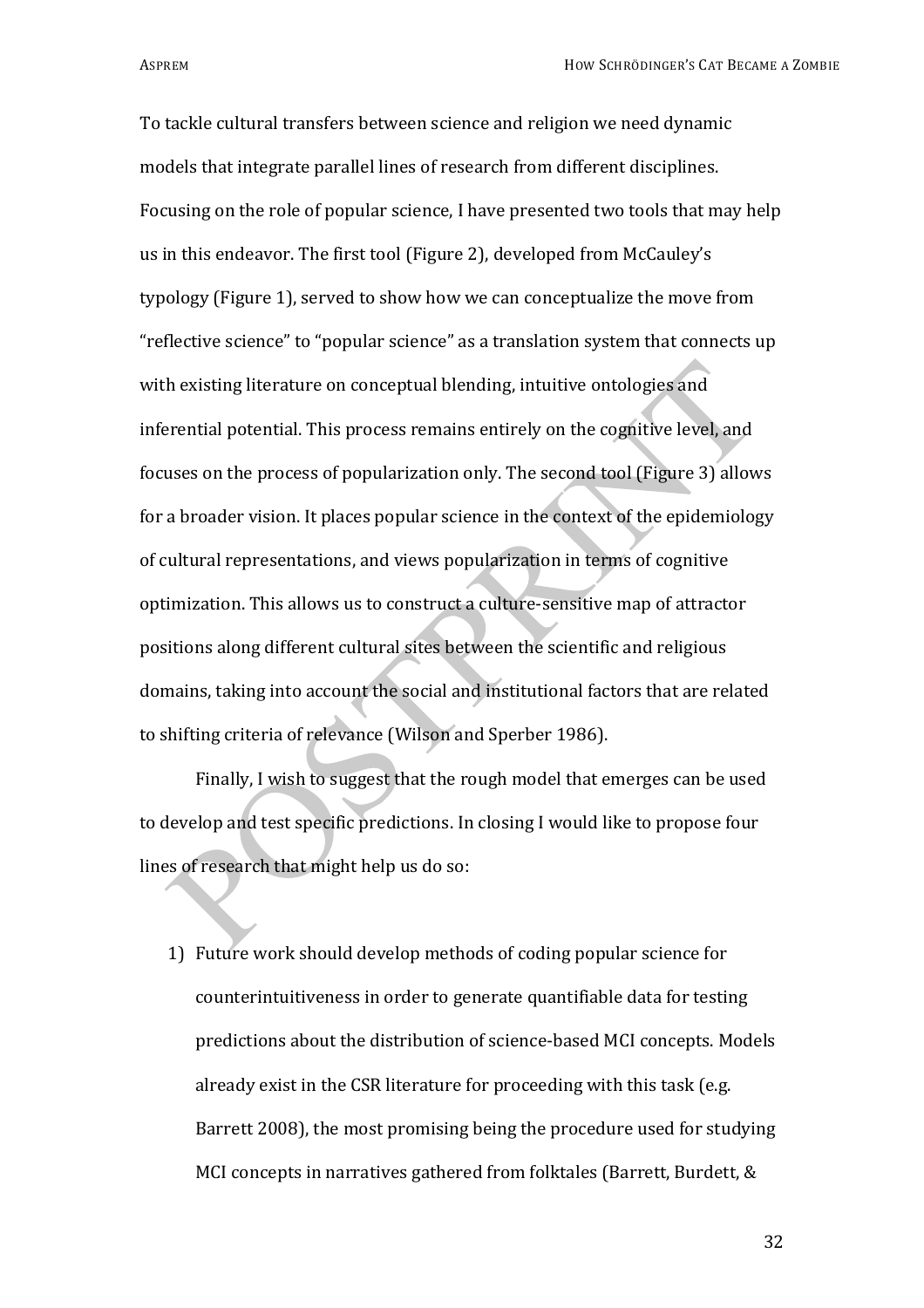Porter 2009). Unique problems in identifying and coding for counterintuitiveness in popular science must be carefully scrutinized, along with considerations of appropriate data selection for this type of material. This work would best be carried out in consultation with sociologists of science.

- 2) An empirical pilot project should code and quantify science-based MCIs across different literatures. For example, we may establish datasets representing both constitutive and contingent forums. These can be used to develop correlations: are peer-reviewed papers that already feature MCI aspects in their titles, abstracts or press releases more likely to get turned into successful MCIs in the popular science domain? Is it scientists or journalists who are responsible for producing most successful sciencebased MCI concepts? This research would also contribute to the ongoing interest in editorial selection mechanisms *within* constitutive forums, linking MCI to measures of journal impact factor and other citation metrics.
- 3) Develop ways to code "New Age science" (NAS) literature for how scientific themes are introduced and developed, and compare with the other data sets. How broad is the range of scientific themes across the literature sample, compared to the range in a popular science sample, and a constitutive forum sample? Following to the mirror funnel we should expect to find popular science representations as a limited subset of constitutive forum representations, and NAS representations as a further limited subset of representations found in popular science. Furthermore, we should expect to see the range and complexity of meanings increase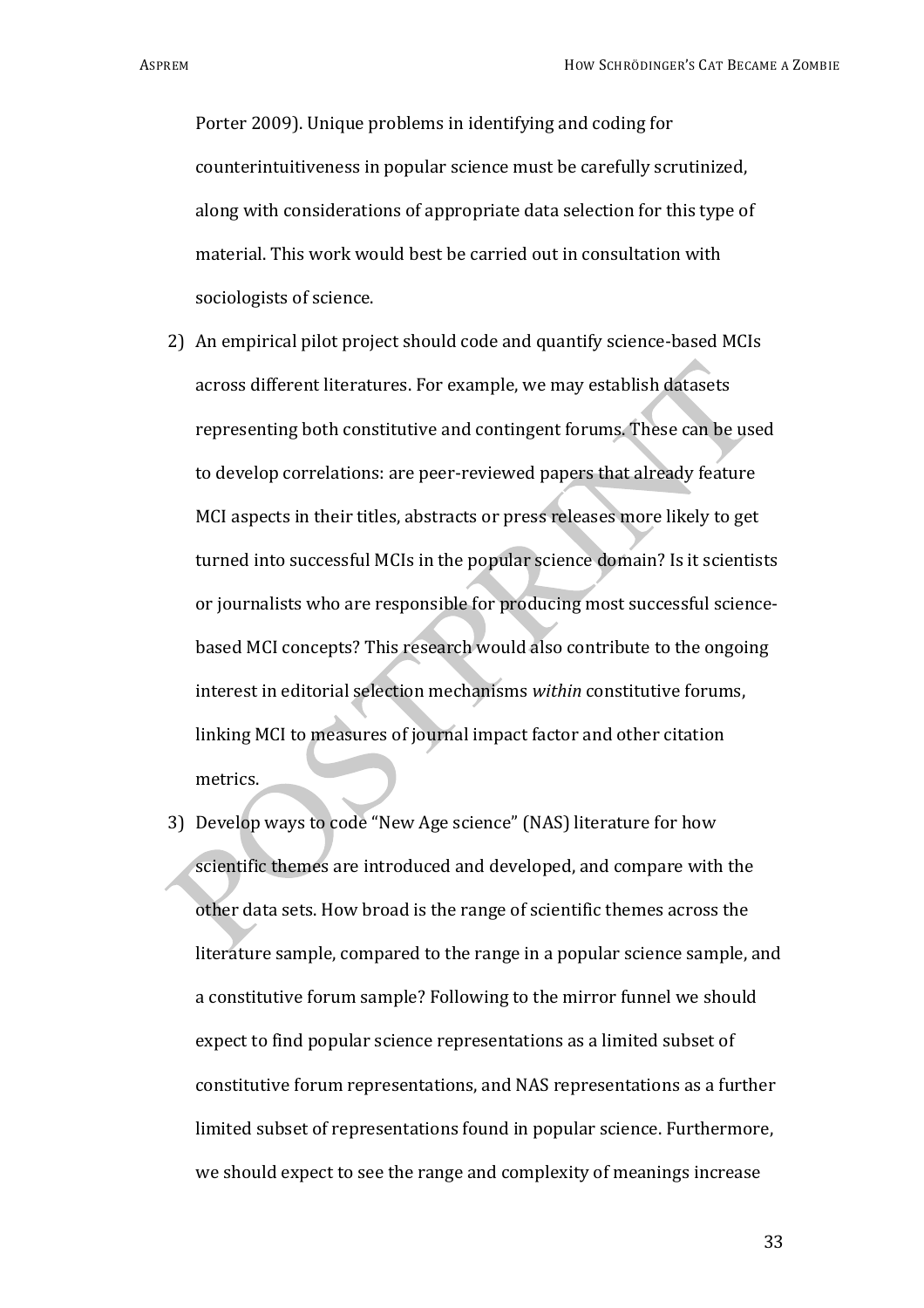and diverge in the NAS sample when compared with the popular science sample. This line of research could contribute significantly to the development of comparative methods in the study of contemporary religion and spirituality (Asprem, 2014a).

4) Extend the epidemiological approach to theorize better about the amorphous category of the cultic milieu and, empirically, use this to track the development of movements and ideas in and out of the milieu. In particular, scholars working on the sociology of contemporary religion could explore the usefulness of the mirror funnel in order to develop a more robust epidemiological framework for explaining the distribution of representations in the milieu beyond notions of "stigmatized" and "rejected knowledge".

Each of these steps constitutes a research project that would require a significant amount of work. I hope, however, that the framework outlined in this article illustrates how such efforts could contribute to a larger interdisciplinary research program with the promise of contributing not only to religious studies, but to other pressing concerns as well, such as the complex dynamics of cultural innovation and the public understanding of science.

### **Acknowledgements:**

Research for this article was funded by a Rubicon grant (446-13-001) from the Netherlands Organization for Scientific Research (NWO). I also wish to thank Ann Taves, Ray Paloutzian, and Michael Barlev for their valuable comments on an earlier draft of this article.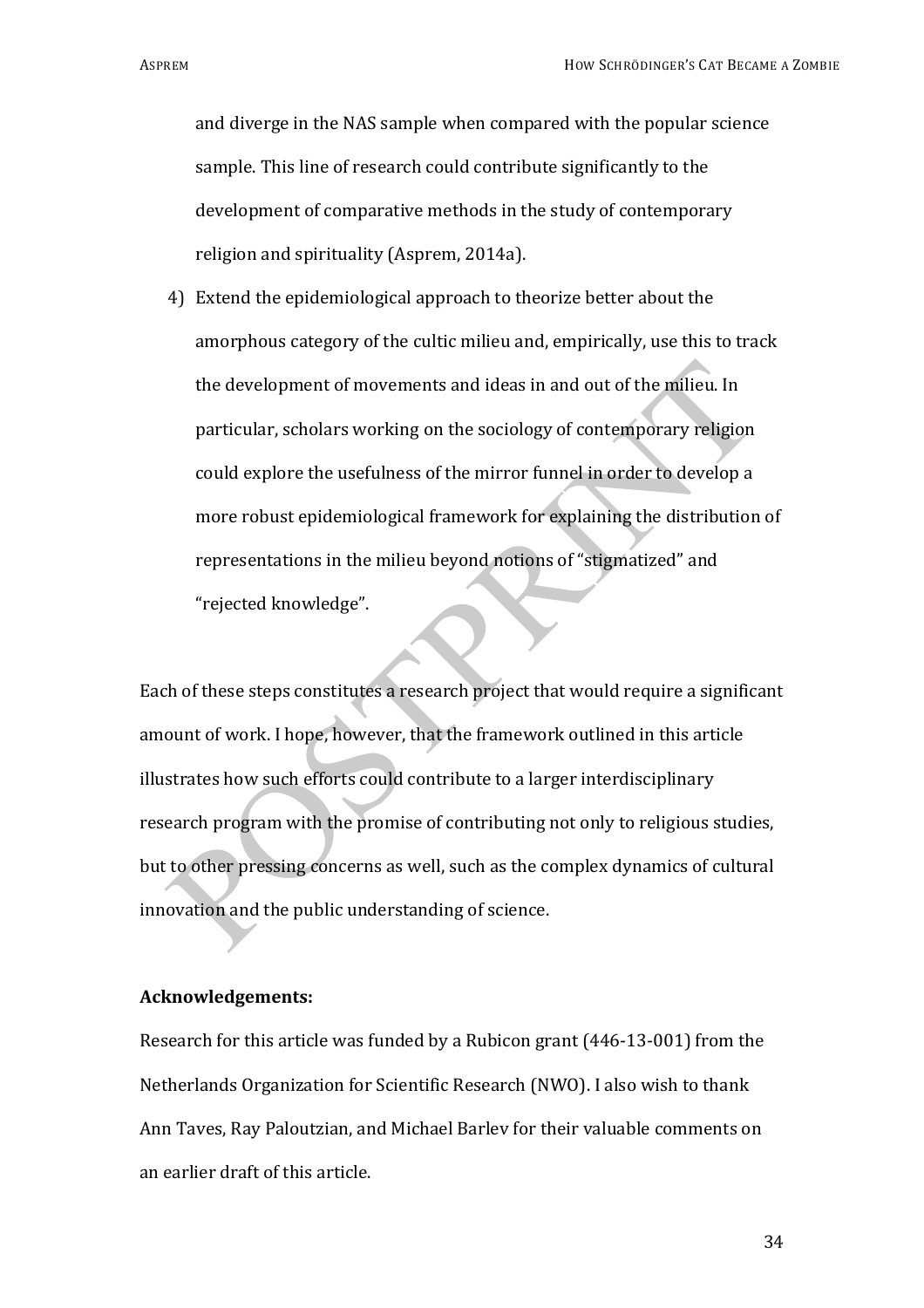#### **References:**

- Asprem, Egil. (2014a). Beyond the West: Towards a New Comparativism in the Study of Esotericism. *Correspondences: Online Journal for the Academic Study of Western Esotericism*, Vol. 2 (1), 3-33.
- Asprem, Egil. (2014b). *The Problem of Disenchantment: Scientific Naturalism and Esoteric Discourse, 1900-1939*. Brill: Leiden.

Asprem, Egil. (2015). Dis/Unity of Knowledge: Models for the Study of Modern Esotericism and Science. *Numen*, in press**.**

Barkun, Michael. (2003). *A Culture of Conspiracy: Apocalyptic Visions in Contemporary America*. Berkeley, CA: University of California Press.

- Barrett, Justin L. (2008). Coding and Quantifying Counterintuitiveness in Religious Concepts: Theoretical and Methodological Reflections. *Method and Theory in the Study of Religion*, Vol. 20, 308-338.
- Barrett, Justin L., E. Burdett & T. J. Porter. (2009). Counterintuitiveness in Folktales: Finding the Cognitive Optimum. *The Journal of Cognition and Culture*, Vol. 9, 271-282.
- Barrett, Justin L. and Frank C. Keil. (1996). Conceptualizing a Nonnatural Entity: Anthropomorphism in God Concepts. *Cognitive Psychology*, Vol. 31, 219- 247.
- Barrett, Justin L. (2013). Exploring Religion's Basement: The Cognitive Science of Religion. In Raymond F. Paloutzian, Crystal L. Park (eds.), *Handbook of the Psychology of Religion and Spirituality* (Second Edition), (pp. 234-255). New York: The Guilford Press.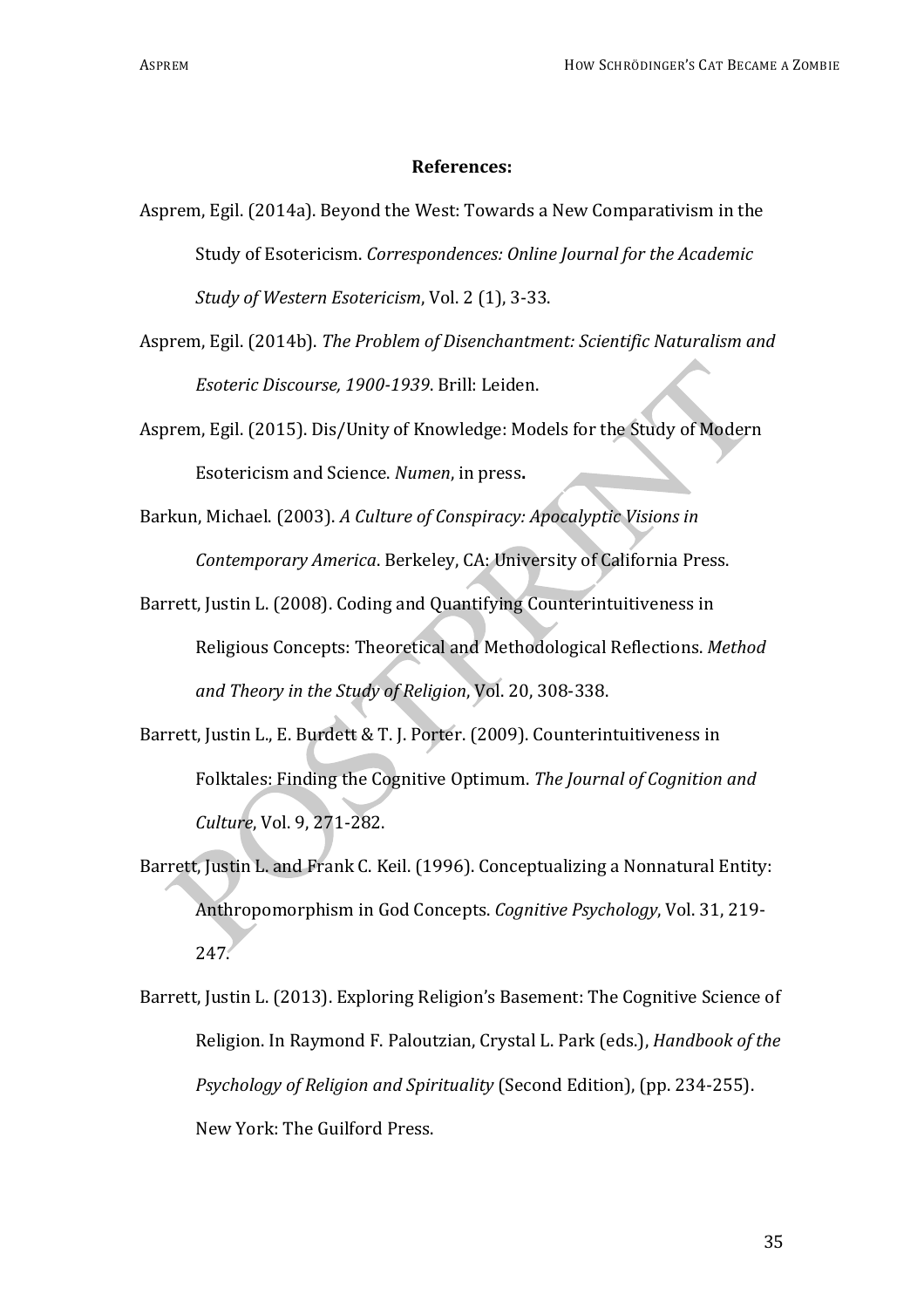- Beller, Mara. (1999). *Quantum Dialogue: The Making of a Revolution*. Chicago: University of Chicago Press.
- Boyer, Pascal. (2001). *Religion Explained: The Evolutionary Origins of Religious Thought*. New York, NY: Basic Books.

Bowler, Peter J. (2001). *Reconciling Science and Religion: The Debate in Early Twentieth Century Britain*. Chicago: The University of Chicago Press.

- Bowler, Peter J. (2009). *Science for All: The Popularization of Science in Early Twentieth-Century Britain*. London and Chicago: The University of Chicago Press.
- Brown, James Robert, and Yiftach Fehige. (2011). Thought Experiments. *Stanford Encyclopedia of Philosophy* (Fall 2011 Edition), Edward N. Zalta (ed.). URL: <http://plato.stanford.edu/archives/fall2011/entries/thoughtexperiment/>. (accessed June 14, 2014).
- Brush, Stephen G. (1980). The Chimerical Cat: Philosophy of Quantum Mechanics in Historical Perspective. *Social Studies of Science*, Vol. 10 (4), 393–447.
- Campbell, Colin. (1972). The Cult, the Cultic Milieu, and Secularisation. *A Sociological Yearbook of Religion in Britain* 5: 119-136.
- Cho, Francisca. (2013). Unnatural Comparisons. *Religion, Brain, and Behavior*, Vol. 3 (2), 119-125.
- Clayton, Philip and Zachary Simpson. (Eds.) (2006). *The Oxford Handbook of Religion and Science*. Oxford: Oxford University Press.
- Cohen, Emma. (2007). *The Mind Possessed: The Cognition of Spirit Possession in an Afro-Brazilian Religious Tradition*. New York: Oxford University Press.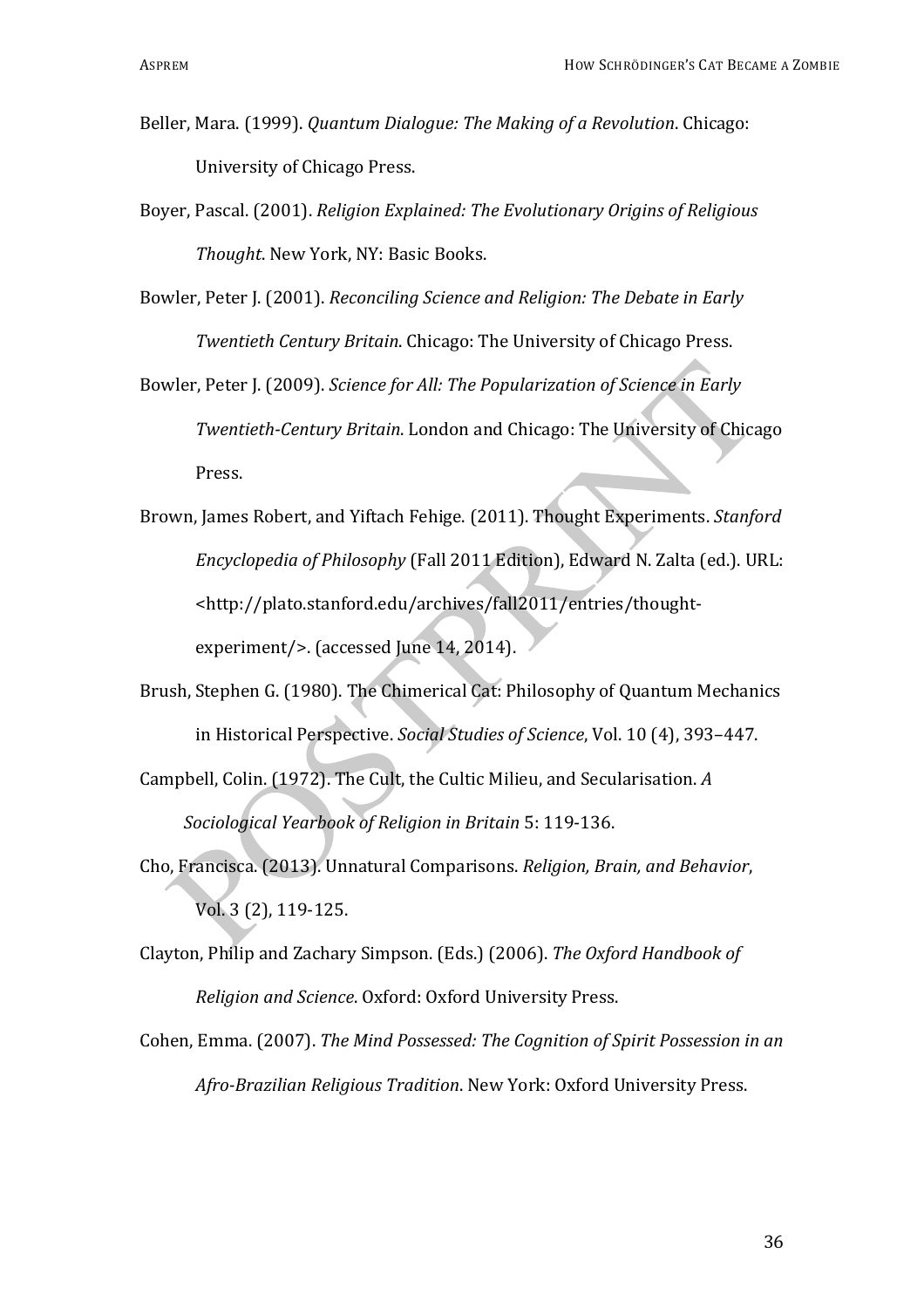Cohen, Emma, and Justin L. Barrett. (2008a). When Minds Migrate:

Conceptualizing Spirit Possession. *Journal of Cognition and Culture*, Vol. 8, 23-48.

Cohen, Emma, and Justin L. Barrett. (2008b). Conceptualizing Spirit Possession: Ethnographic and Experimental Evidence. *Ethos*, Vol. 36 (2), 246-267.

Collins, Harry & Trevor Pinch. (1979). The Construction of the Paranormal: Nothing Unscientific Is Happening. In Roy Wallis (ed.), *On the Margins of Science: The Social Construction of Rejected Knowledge*, (pp. 237-270). Keele: University of Keele.

Cosmides, Leda, and John Tooby. (1997). Evolutionary Psychology: A Primer. Center for Evolutionary Psychology, University of California Santa Barbara, 1997. URL: http://www.cep.ucsb.edu/primer.html (Accessed January 17 2014).

Dawkins, Richard. (2006 [1976]). *The Selfish Gene*. 30th Anniversary Edition. Oxford: Oxford University Press.

De Cruz, Helen and Johan De Smedt. (2007). The Role of Intuitive Ontologies in Scientific Understanding – The Case of Human Evolution. *Biology and Philosophy*, Vol. 22 (3), 351-368.

De Cruz, Helen, and Johan De Smedt. (2010). Science as Structured Imagination. *The Journal of Creative Behavior*, Vol. 44 (1), 29-44.

De Cruz, Helen, and Johan De Smedt. (2012). Evolved Cognitive Biases and the Epistemic Status of Scientific Beliefs. *Philosophical Studies*, Vol. 157, 411- 429.

Eddington, Arthur. (1928). *The Nature of the Physical World*. Cambridge: Cambridge University Press.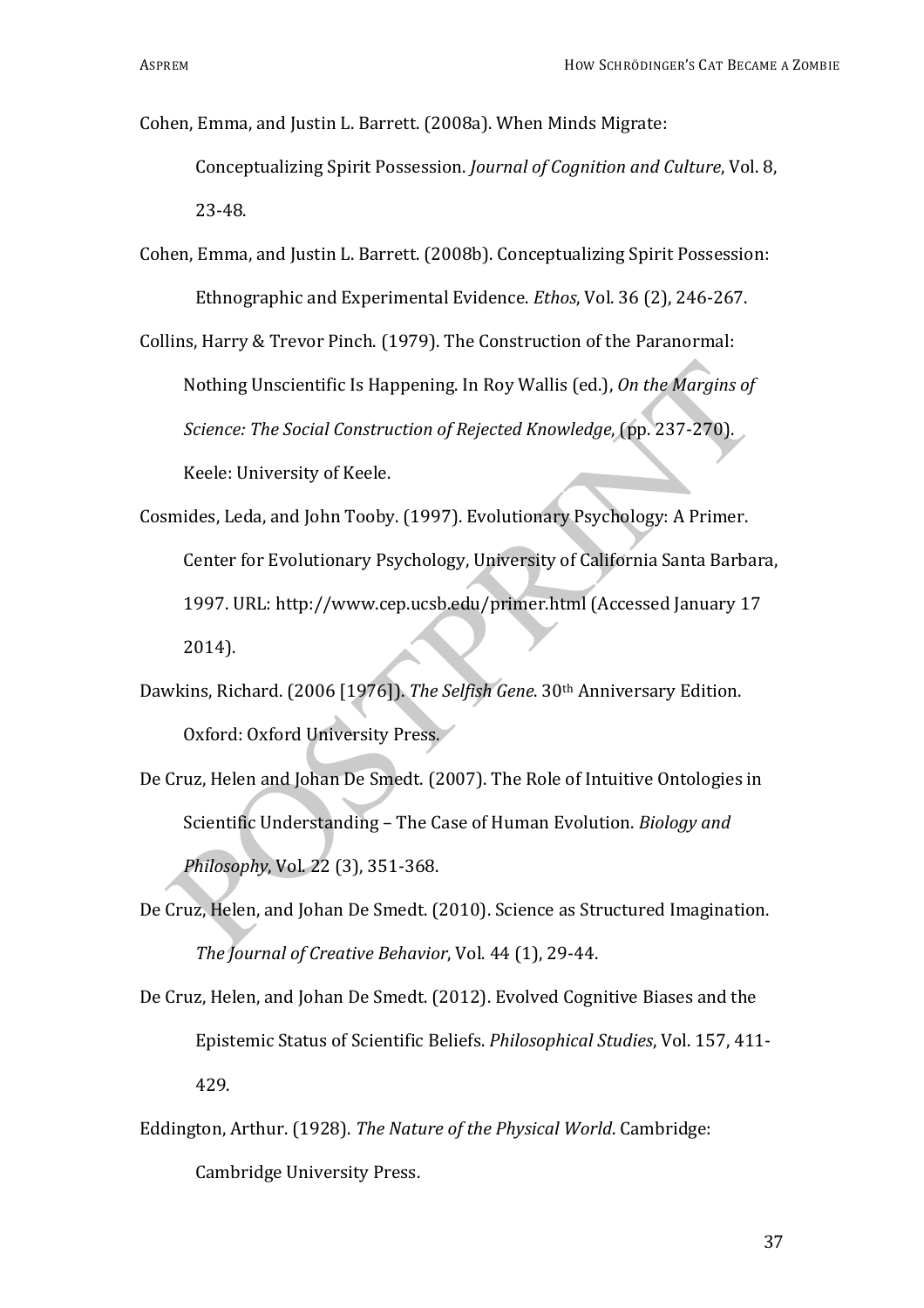- Elster, Jon. (1982). The Case for Methodological Individualism. *Theory and Society*, Vol. 11 (4), 453–482.
- Forman, Paul. (1971). Weimar culture, causality, and quantum theory: adaptation by German physicists and mathematicians to a hostile environment. *Historical Studies in the Physical Sciences*, Vol. 3, 1-115.
- Giddens, Anthony. (1990). *The Consequences of Modernity*. Cambridge: Polity Press.
- Gigerenzer, Gerd. (2010). *Rationality for Mortals: How People Cope with Uncertainty*. New York, NY: Oxford University Press.
- Gigerenzer, Gerd. (1991). From Tools to Theories: A Heuristic of Discovery in Cognitive Psychology. *Psychological Review*, Vol. 98 (2), 254-267.
- Gigerenzer, Gerd, and Peter Todd. (Eds.) (1999). *Simple Heuristics that Make Us Smart*. New York, NY: Oxford University Press.
- Gironi, Fabio. (2010). Turning a Critical Eye on *Science and Religion*: Theological Assumptions and Soteriological Rhetoric. *Method and Theory in the Study of Religion*, Vol. 22 (1), 37-67.
- Goswami, Amit. (1993). *The Self-Aware Universe: How Consciousness Creates the Material World*. New York, NY: Tarcher/Putnam.

Gregory, Justin and Justin Barrett. (2009). Epistemology and Counterintuitiveness: Role and Relationship in Epidemiology of Cultural Representations. *Journal of Cognition and Culture*, Vol. 9 (3), 289-314.

- Gribbin, John. (1984). *In Search of Schrödinger's Cat: Quantum Physics and Reality*. New York, NY: Bantham Books.
- Hammer, Olav. (2001). *Claiming Knowledge: Strategies of Epistemology from Theosophy to the New Age*. Leiden: Brill.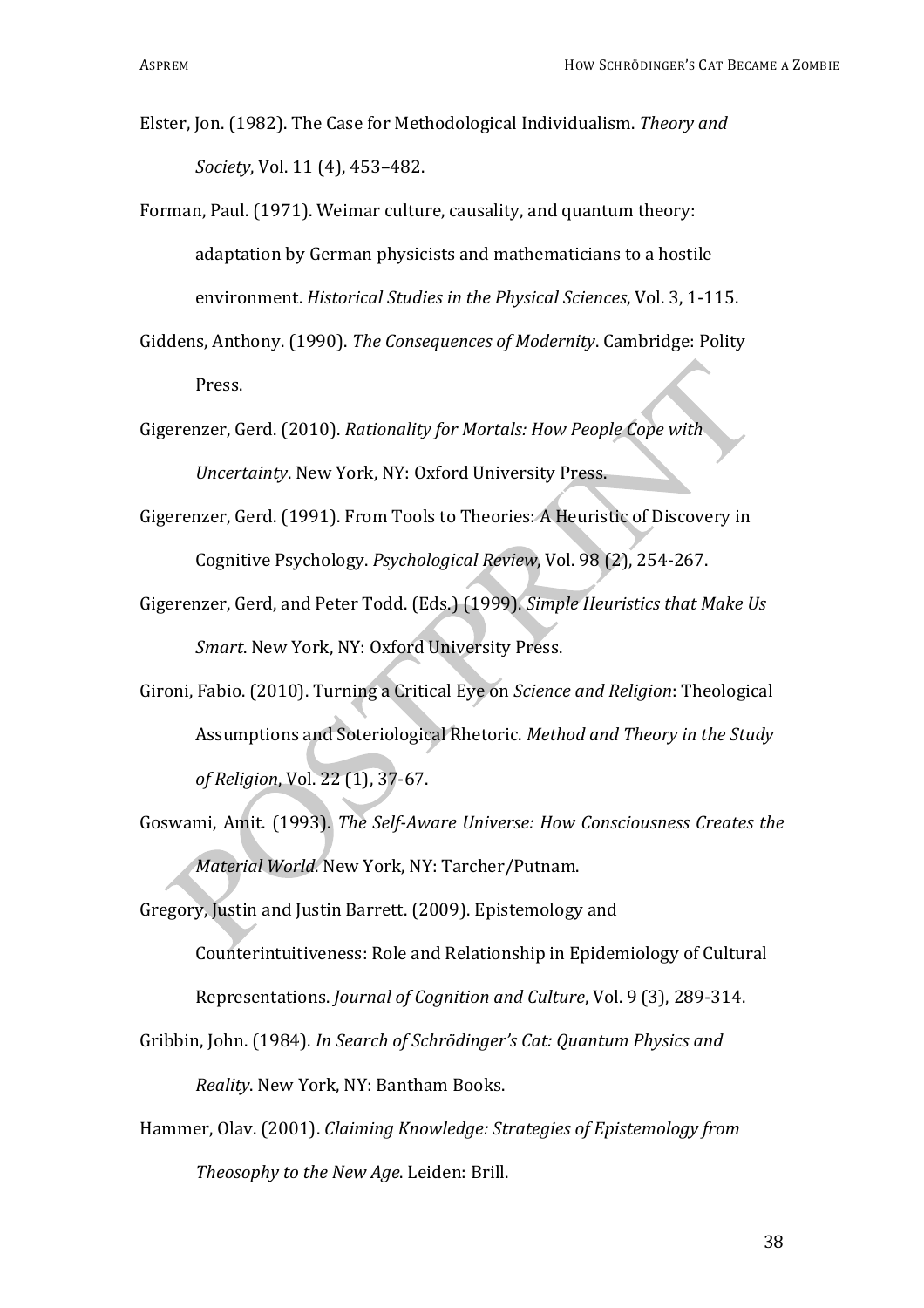- Hammer, Olav and James R. Lewis. (Eds.) (2010. *The Brill Handbook of Religion and the Authority of Science*. Leiden: Brill.
- Hammer, Olav. (2013). Cognitively Optimal Religion: New Age as a Case Study. In Ingvild Sælid Gilhus and Steven Sutcliffe (eds.), *New Age Spirituality: Rethinking Religion*, (pp. 216-226). Acumen Publishing.
- Hanegraaff, Wouter J. (1996). *New Age Religion and Western Culture: Esotericism in the Mirror of Secular Thought*. Leiden: Brill.
- Jeans, James Hopwood. (1933). *The New Background of Science*. New York: The Macmillan Company.
- Kahneman, Daniel. (2011). *Thinking Fast and Slow*. New York, NY: Farrar, Straus and Giroux.
- Kaplan, Jeffrey and Heléne Lööw. (Eds.) (2002). *The Cultic Milieu: Oppositional Subcultures in an Age of Globalization*. Walnut Creek, CA: AltaMira Press.
- Keil, Frank C. (2003). Folkscience: Coarse Interpretations of a Complex Reality. *Trends in Cognitive Sciences*, Vol. 7 (8), 368-373
- McCauley, Robert. 2011. *Why Religion Is Natural and Religion Is Not*. Oxford: Oxford University Press.
- McCauley, Robert. (2013). Why Science is Exceptional and Religion Is Not: A Response to Commentators on *Why Religion Is Natural and Science Is Not*. *Religion, Brain, and Behavior*, Vol. 3 (2), 165-182.
- McCorkle, William Lee W., Jr. (2013). The Fragility of Science: Creating Dialectical Space for the Naturalness of Religiosity in the Cognitive Science of Culture. *Religion, Brain, and Behavior*, Vol. 3 (2), 125-128.
- Mercier, Hugo and Christophe Heintz. (2013). The Place of Evolved Cognition in Scientific Thinking. *Religion, Brain, and Behavior*, Vol. 3 (2), 128-134.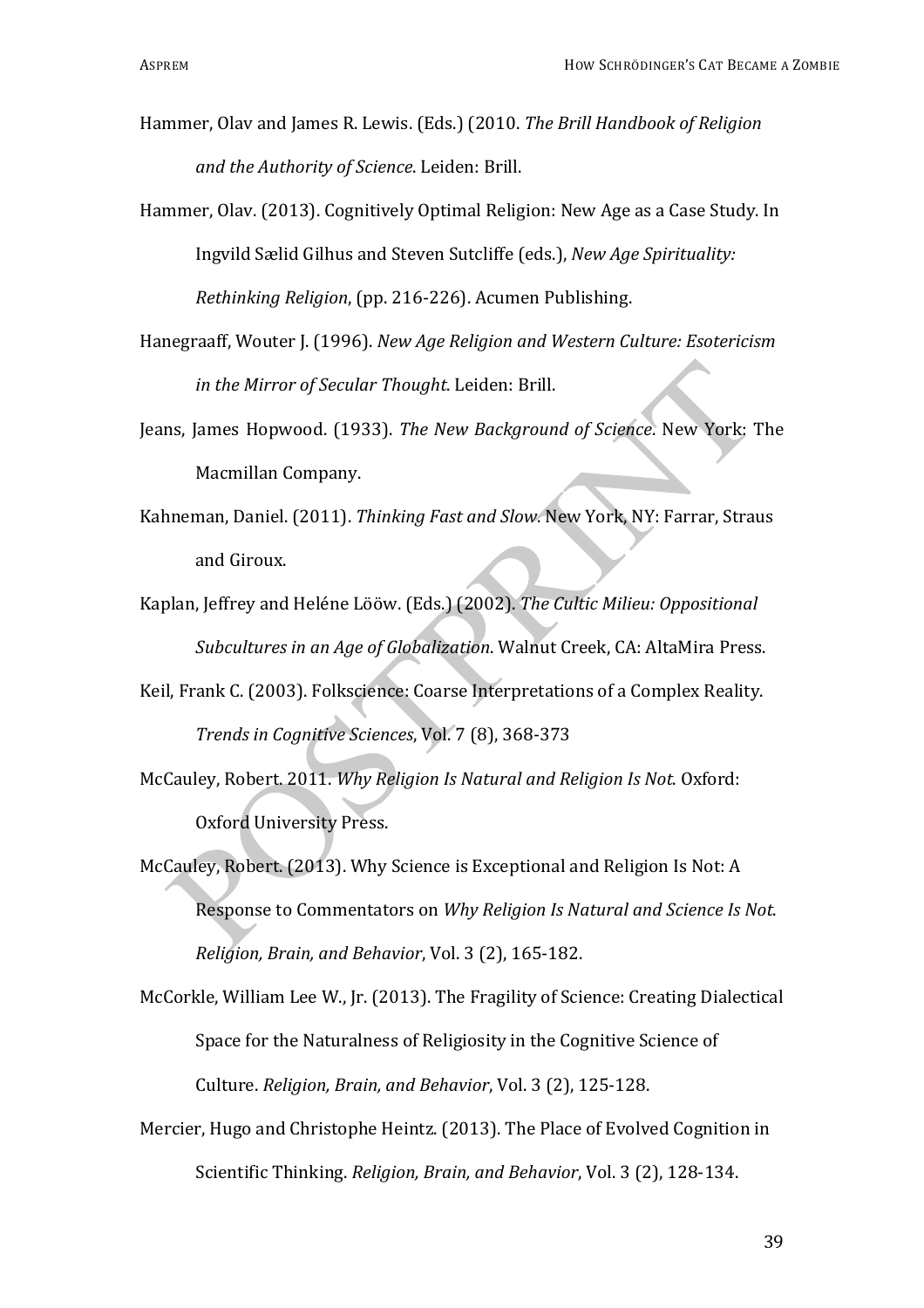Oviedo, Lluis. (2013). Religious Cognition as a Dual-Process: Developing the Model. *Method and Theory in the Study of Religion* Advance article (2013) DOI: 10.1163/15700682-12341288

Paloutzian, Raymond F. and Chrystal Park. (2013a). *Handbook of the Psychology of Religion and Spiritualtiy, Second Edition*. New York, NY: The Guilford Press.

Paloutzian Raymond F., and Chrystal Park. (2013b). Directions for the Future of the Psychology of Religion and Spirituality: Research Advances in Methodology and Meaning Systems. In Raymond F. Paloutzian and Chrystal Park (eds.), *Handbook of the Psychology of Religion and Spiritualtiy, Second Edition*, (pp. 651-666). New York, NY: The Guilford Press.

Paloutzian Raymond F., and Chrystal Park. (2014). Religiousness and Spirituality: The Psychology of Multilevel Meaning-Making Behavior. *Religion, Brain and Behavior*, Vol. 4, 49-61.

Park, Chrystal. (2010). Making Sense of the Meaning Literature: an Integrative Review of Meaning Making and Its Effects on Adjustment to Stressful Life Events. *Psychological* Bulletin, Vol. 136 (2), 257-301.

Pearson, Helen. (2006). Genetics: What Is a Gene? *Nature*, Vol. 441 (7092), 398– 401.

Popper, Karl. (2002). On the Use and Misuse of Imaginary Experiments, Especially in Quantum Physics. In idem, *The Logic of Scientific Discovery*, Appendix xi, (pp. 464-480). London and New York: Routledge.

Radin, Dean. (2006). *Entangled Minds: Extrasensory Experiences in a Quantum Reality*. New York, NY: Simon and Schuster, Inc.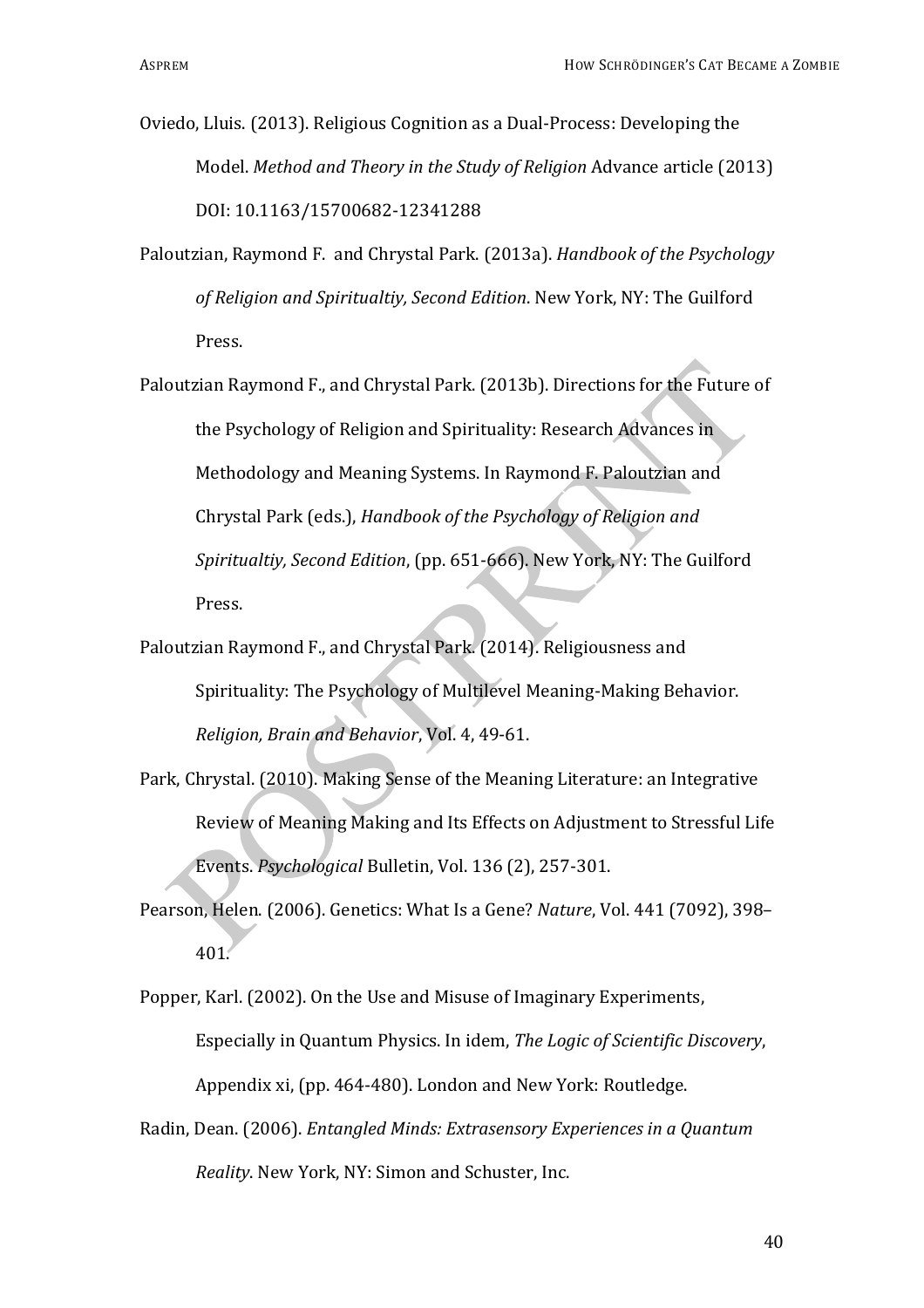- Rozenblit, Leonid and Frank Keil. (2002). The Misunderstood Limits of Folk Science: An Illusion of Explanatory Depth. *Cognitive Science*, Vol. 26, 521- 562
- Schrödinger, Erwin. (1935). Die gegenwärtige Situation in der Quantenmechanik. *Die Naturwissenschaften*, 29. November 1935, 807-812.
- Slone, Jason. (2004). *Theological Incorrectness: Why Religious People Believe What They Shouldn't*. Oxford & New York, NY: Oxford University Press.
- Slone, Jason. (2013). Science is Unnatural in More Ways Than One. *Religion, Brain, and Behavior*, Vol. 3 (2), 151-155.
- Sperber, Dan. (1996). *Explaining Culture: A Naturalistic Approach*. Oxford and Malden: Blackwell Publishers Ltd.
- Stenger, Victor. (2009). *Quantum Gods: Creation, Chaos, and the Search for Cosmic Consciousness*. Boston: Prometheus Books.
- Stubbersfield, Joseph, and Jamshid Tehrani. (2013). Expect the Unexpected? Testing for Minimally Counterintuitive (MCI) Bias in the Transmission of Contemporary Legends: A Computational Phylogenetic Approach. *Social Science Computer Review*, Vol. 31 (1), 90-102.
- Stuckrad, Kocku von. (2014). *The Scientification of Religion: An Historical Study of Discursive Change, 1800–2000.* Boston and Berlin: Walter de Gruyter Inc.

Talbot, Michael. (1991). *The Holographic Universe*. New York, NY: HarperCollins.

- Taves, Ann. (2015). Reverse Engineering Complex Cultural Concepts: Identifying Building Blocks of "Religion". *Journal of Cognition and Culture*, in press.
- Thagard, Paul. (2012). *The Cognitive Science of Science: Explanation, Discovery, and Conceptual Change*. Cambridge, MA: MIT Press.